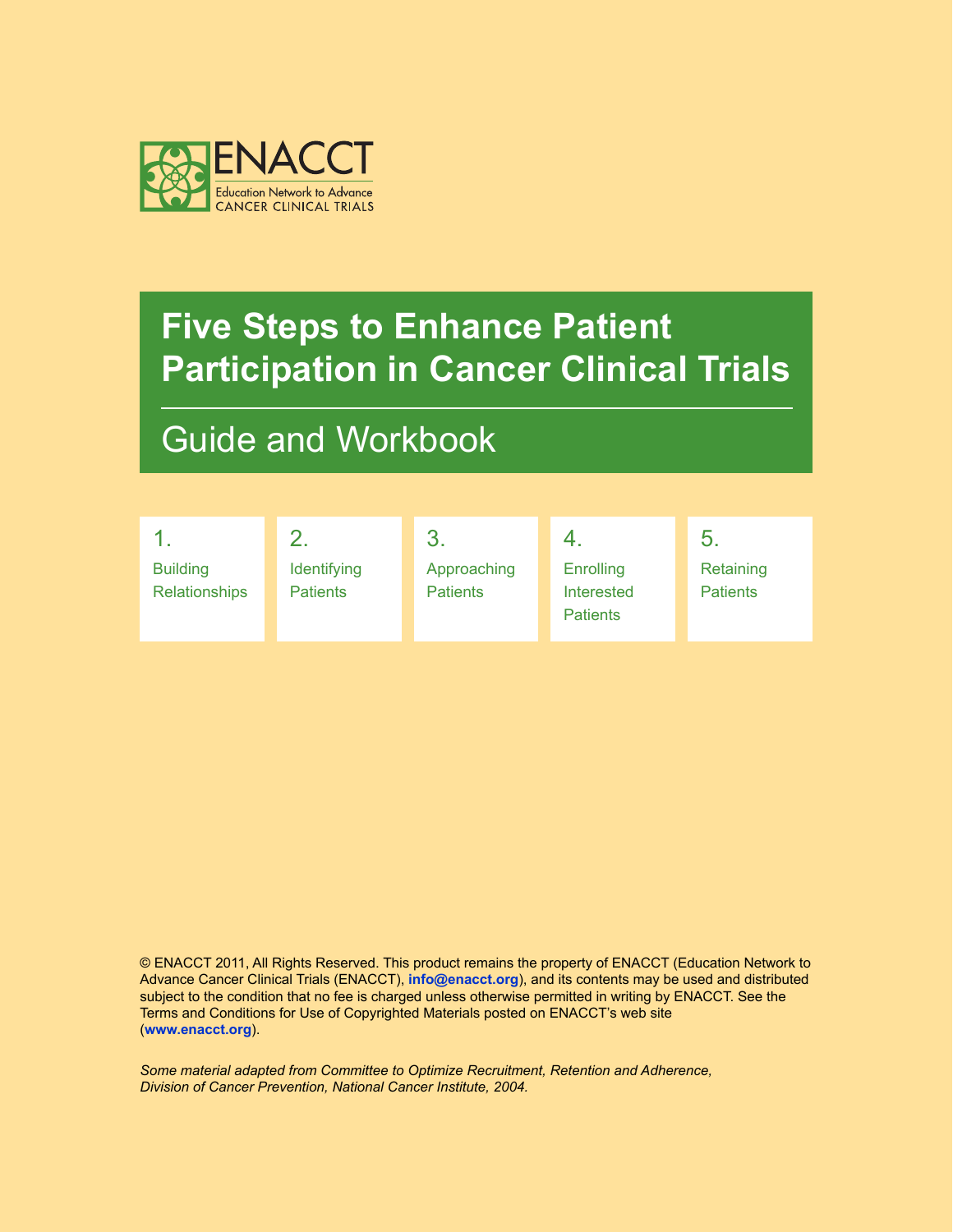# **Table of Contents**

| <b>Part I: The Five Steps</b>                                                                                              | 1              |
|----------------------------------------------------------------------------------------------------------------------------|----------------|
| <b>Summary Checklist</b>                                                                                                   | $\mathbf{2}$   |
| <b>Step1: Building External Relationships to Enhance</b>                                                                   |                |
| <b>Diverse Trial Participation</b>                                                                                         | $\overline{7}$ |
| <b>Common Questions from Community Physicians</b>                                                                          | 8              |
| Sending Information and Making Presentations to Community Physicians                                                       | 10             |
| <b>Building Relationships with Community-Based Organizations</b>                                                           | 11             |
| Lessons from the Field: Referring Provider Engagement                                                                      | 11             |
| What are Other Resources for Cancer Clinical Trials Information?                                                           | 12             |
| Lessons from the Field: Best Practices for Community Outreach                                                              | 15             |
| <b>Step 2: Identifying Patients and Assessing</b>                                                                          |                |
| <b>Eligibility-Lessons from the Field</b>                                                                                  | 16             |
| <b>Steps 3 &amp; 4: Approaching Eligible for Patients</b>                                                                  |                |
| and Enrolling Interested Patients                                                                                          | 18             |
| Your Own Preparation for Clinical Trials Discussion                                                                        | 18             |
| Eight Tips for Cancer Clinical Trial Discussions with Patients                                                             | 19             |
| Addressing Common Concerns Patients/Families May Have                                                                      | 21             |
| about Clinical Trial Participation<br>Enrolling Patients onto a Trial: Maximizing the Effectiveness of the Consent Process | 28             |
|                                                                                                                            |                |
| <b>Step 5: Retaining Patients in a Study</b>                                                                               | 30             |
| <b>Recruitment and Retention Plan Outline</b>                                                                              | 31             |
| <b>Part II: Sample Plans and Forms</b>                                                                                     | 32             |
| Sample Clinical Trials Screening and Accrual Log                                                                           | 33             |
| Sample Recruitment Strategies Log                                                                                          | 35             |
| Sample Screening Log                                                                                                       | 36             |
| <b>Sample Screening Log Summary</b>                                                                                        | 37             |
|                                                                                                                            |                |
| <b>Part III: Additional Resources</b>                                                                                      | 38             |
| <b>References</b>                                                                                                          | 40             |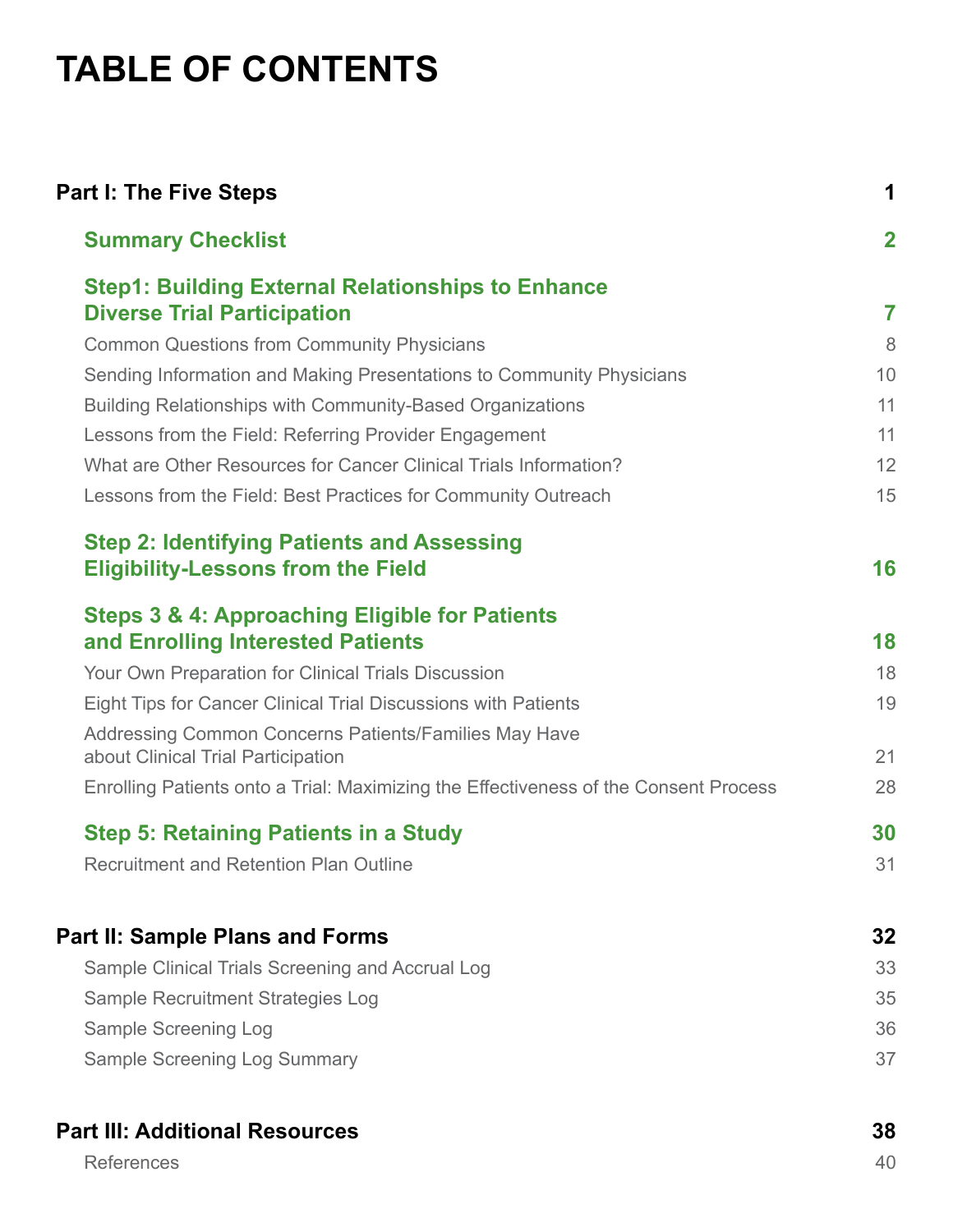<span id="page-2-0"></span>

Guide and Workbook

## **PART I: The Five Steps**

*It is important to note that there are several steps along the cancer clinical trials pathway that are essential to optimizing patient trial awareness, access and enrollment.* 

*This section will provide an overview of the 5 steps, with specific tips and strategies on how to successfully execute each step.*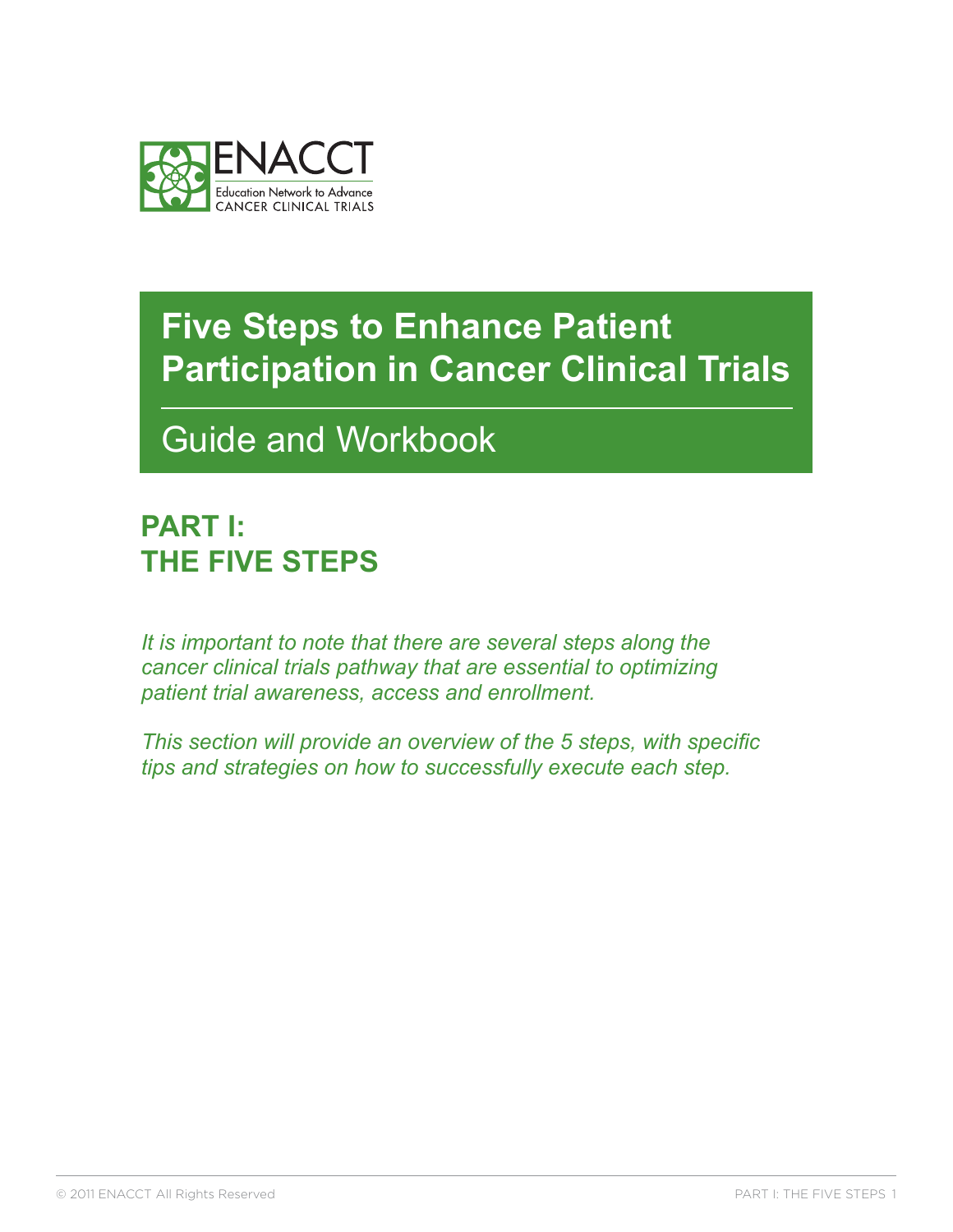<span id="page-3-0"></span>*Five Steps to Enhance Patient Participation in Clinical Trials 1,2,3,4,5,6,7* 

# **Summary Checklist**

|                      |                    | 3               |                   | 5.              |
|----------------------|--------------------|-----------------|-------------------|-----------------|
| <b>Building</b>      | <b>Identifying</b> | Approaching     | <b>Enrolling</b>  | Retaining       |
| <b>Relationships</b> | <b>Patients</b>    | <b>Patients</b> | <b>Interested</b> | <b>Patients</b> |
|                      |                    |                 | <b>Patients</b>   |                 |

| <b>Step</b>                             | <b>Questions to Ask Yourself</b>                                                                                                                                 | <b>Potential Successful Strategies</b>                                                                                                                                                                                                                                |
|-----------------------------------------|------------------------------------------------------------------------------------------------------------------------------------------------------------------|-----------------------------------------------------------------------------------------------------------------------------------------------------------------------------------------------------------------------------------------------------------------------|
| 1.                                      | How can we get a more diverse population to<br>come to our practice?                                                                                             | Reach out to physicians where relationships<br>are already established                                                                                                                                                                                                |
| <b>Building</b><br><b>Relationships</b> | $\Box$ How do we get primary care providers and                                                                                                                  | Develop local in-service presentations at<br>physician offices                                                                                                                                                                                                        |
|                                         | other referring physicians more engaged in<br>making referrals to our practice?<br>$\Box$ How can we work with community<br>organizations and leaders to educate | - Have discussion when physician has<br>time available (breakfast, lunch, etc.)                                                                                                                                                                                       |
|                                         |                                                                                                                                                                  | Keep to a brief 20-30 minute<br>presentation                                                                                                                                                                                                                          |
|                                         | potential patients about the quality care we<br>offer through clinical trials?                                                                                   | Address whole staff, not just physician                                                                                                                                                                                                                               |
|                                         |                                                                                                                                                                  | Publish reports, a newsletter, or letters<br>outlining of research activities and periodically<br>disseminate them to local providers                                                                                                                                 |
|                                         |                                                                                                                                                                  | ■ Hire navigators or translators to work at<br>referring sites                                                                                                                                                                                                        |
|                                         |                                                                                                                                                                  | Arrange to make presentations before local<br>physician groups, medical societies, etc.                                                                                                                                                                               |
|                                         |                                                                                                                                                                  | Develop new relationships with potential<br>referring physicians doing some of these<br>same activities                                                                                                                                                               |
|                                         |                                                                                                                                                                  | Develop a clear policy to maintain<br>communication with the referring providers to<br>keep them informed about their patients                                                                                                                                        |
|                                         |                                                                                                                                                                  | Develop new relationships with community-<br>based organizations                                                                                                                                                                                                      |
|                                         |                                                                                                                                                                  | ■ Examples of community outreach activities<br>include targeted media campaigns (print,<br>radio, etc) in coordination with public<br>relations and marketing staff, newsletters and<br>community presentations at churches, town<br>hall meetings, health fairs, etc |
|                                         |                                                                                                                                                                  | Explain potential benefits of participation, but<br>do not overlook the risks                                                                                                                                                                                         |
|                                         |                                                                                                                                                                  | Use easy-to-understand language                                                                                                                                                                                                                                       |
|                                         |                                                                                                                                                                  | Avoid disrupting home and work schedules;<br>hold meetings after church or other social<br>activities                                                                                                                                                                 |
|                                         |                                                                                                                                                                  | ■ Bring easy-to-understand flyers or brochures<br>with phone numbers that are enduring                                                                                                                                                                                |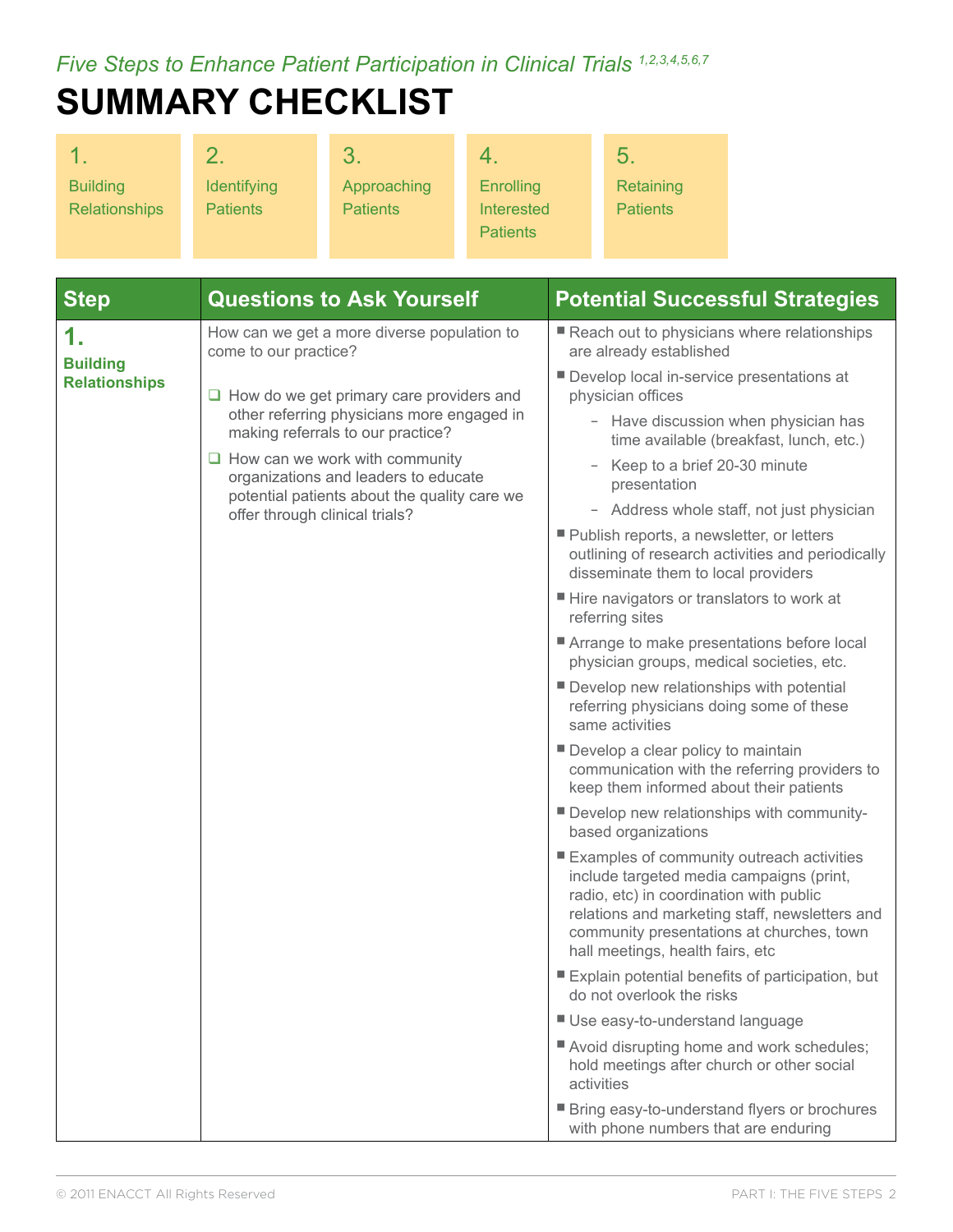| <b>Step</b>                                                   | <b>Questions to Ask Yourself</b>                                                                                                                                                                                                                                                                                                                                                                                                                                                                                                                                                                                                                                                           | <b>Potential Successful Strategies</b>                                                                                                                                                                                                                                                                                                                                                                                                                                                                                                                                                                                                         |  |
|---------------------------------------------------------------|--------------------------------------------------------------------------------------------------------------------------------------------------------------------------------------------------------------------------------------------------------------------------------------------------------------------------------------------------------------------------------------------------------------------------------------------------------------------------------------------------------------------------------------------------------------------------------------------------------------------------------------------------------------------------------------------|------------------------------------------------------------------------------------------------------------------------------------------------------------------------------------------------------------------------------------------------------------------------------------------------------------------------------------------------------------------------------------------------------------------------------------------------------------------------------------------------------------------------------------------------------------------------------------------------------------------------------------------------|--|
| 2.<br>Identifying<br>Patients and<br>Assessing<br>Eligibility | How are we communicating as a team to<br>ensure all patients are considered as potential<br>candidates for trial enrollment?<br>$\Box$ Are all patients screened systematically for<br>eligibility?<br>$\Box$ Are all eligible patients approached?<br>$\Box$ What are my/our own cultural values, biases<br>and beliefs that might inhibit our approaching<br>all eligible patients?<br>$\Box$ What are the cultural values, experiences<br>and beliefs of the patient?<br>$\Box$ Do we document the percentage of<br>our patients ineligible, and how is that<br>information fed back to the administration?<br>$\Box$ Do we have a way of documenting the<br>approach and the response? | Ensure all patient charts are screened for<br>eligibility<br>■ Send potential cancer diagnosis reports for<br>review by research nurses who determine<br>available studies patient eligibility<br>- Nurses communicate with physicians<br>who inform patients about trial<br>opportunities<br>Develop policies or procedures to<br>ensure that physicians are willing to<br>approach all eligible patients<br>■ Hold weekly team meetings to discuss<br>patients in-between point of diagnosis and<br>initial treatment<br>Track screening rates, eligibility rates,<br>approach rates (and reasons not approached)<br>and reasons for decline |  |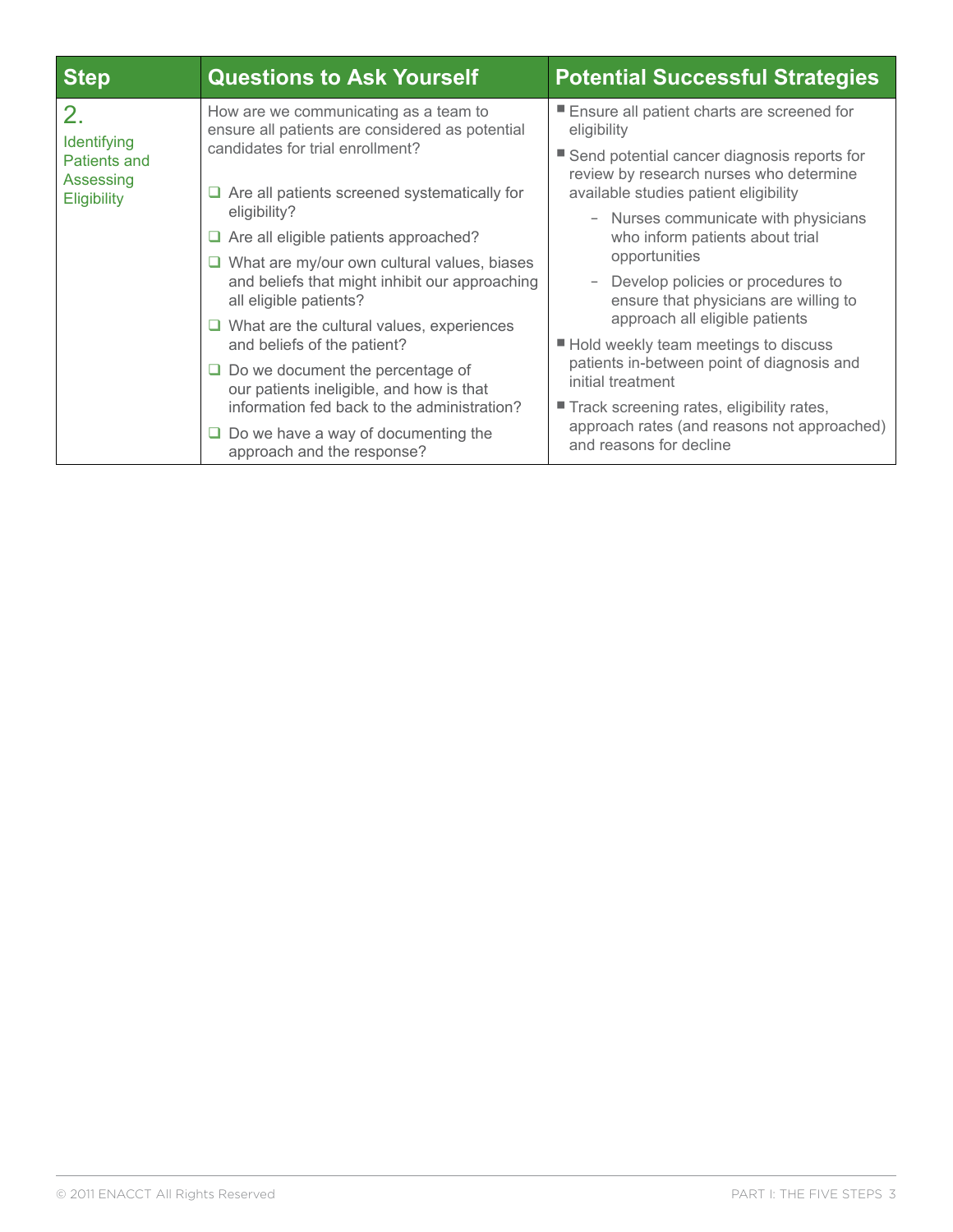| <b>Step</b>                                   | <b>Questions to Ask Yourself</b>                                                                                                                                                                                                                                                                                                                                                                                                                                                                                                                                                                                                                                                                                                                                                                                                                                                                                                                                                                                                                                                                                                                                                                                                                                                                                                                                                            | <b>Potential Successful Strategies</b>                                                                                                                                                                                                                                                                                                                           |  |  |
|-----------------------------------------------|---------------------------------------------------------------------------------------------------------------------------------------------------------------------------------------------------------------------------------------------------------------------------------------------------------------------------------------------------------------------------------------------------------------------------------------------------------------------------------------------------------------------------------------------------------------------------------------------------------------------------------------------------------------------------------------------------------------------------------------------------------------------------------------------------------------------------------------------------------------------------------------------------------------------------------------------------------------------------------------------------------------------------------------------------------------------------------------------------------------------------------------------------------------------------------------------------------------------------------------------------------------------------------------------------------------------------------------------------------------------------------------------|------------------------------------------------------------------------------------------------------------------------------------------------------------------------------------------------------------------------------------------------------------------------------------------------------------------------------------------------------------------|--|--|
| 3.<br>Approaching<br><b>Eligible Patients</b> | How can I discuss cancer clinical trials with<br>patients in a way that optimizes understanding,<br>BEFORE presenting the form?                                                                                                                                                                                                                                                                                                                                                                                                                                                                                                                                                                                                                                                                                                                                                                                                                                                                                                                                                                                                                                                                                                                                                                                                                                                             | Provide patients with generic CCT<br>educational material to enhance patient<br>understanding                                                                                                                                                                                                                                                                    |  |  |
|                                               | $\Box$ How do I accommodate for a patient's<br>emotional state?<br>$\Box$ What are my own attitudes toward the trial's<br>design, clinical integrity, and feasibility?<br>$\Box$ Have I checked what my personal feelings<br>are toward participation in this type of study?<br>$\Box$ Am I prepared to discuss the trial with the<br>patient? Do I understand the study objectives<br>and eligibility requirements?<br>$\Box$ Am I making assumptions on interest based<br>on a general characteristic? Or am I making<br>an assessment on an individual basis?<br>$\Box$ Have I adequately discussed<br>- the benefits, risks, and uncertainties of<br>participation?<br>the voluntary nature of participation?<br>- that clinical trials are offered for<br>many patients, for first line treatment,<br>localized and advanced disease?<br>the extra monitoring in a CCT?<br>$\qquad \qquad -$<br>- the potential costs?<br>$\Box$ Have I discussed options for standard<br>treatment to this patient?<br>$\Box$ What choices for treatment can the patient<br>and I agree upon that respect their cultural<br>beliefs/practices?<br>$\Box$ Do I know about the family's role in his/her<br>decision making process? Did I acknowledge<br>and discuss the role of family to this patient?<br>$\Box$ Did I acknowledge and discuss the role of<br>faith and spirituality to this patient? | Provide patients with welcome letter signed<br>by program leader and patient's oncologist<br>letting them know clinical trials may be<br>mentioned during visits<br>Minimize cost and effort by streamlining<br>-<br>the process: including the letter in<br>existing new patient packet, having a<br>template letter and electronic signatures<br>on file, etc. |  |  |
|                                               | $\Box$ Have I assessed the need for an interpreter?                                                                                                                                                                                                                                                                                                                                                                                                                                                                                                                                                                                                                                                                                                                                                                                                                                                                                                                                                                                                                                                                                                                                                                                                                                                                                                                                         |                                                                                                                                                                                                                                                                                                                                                                  |  |  |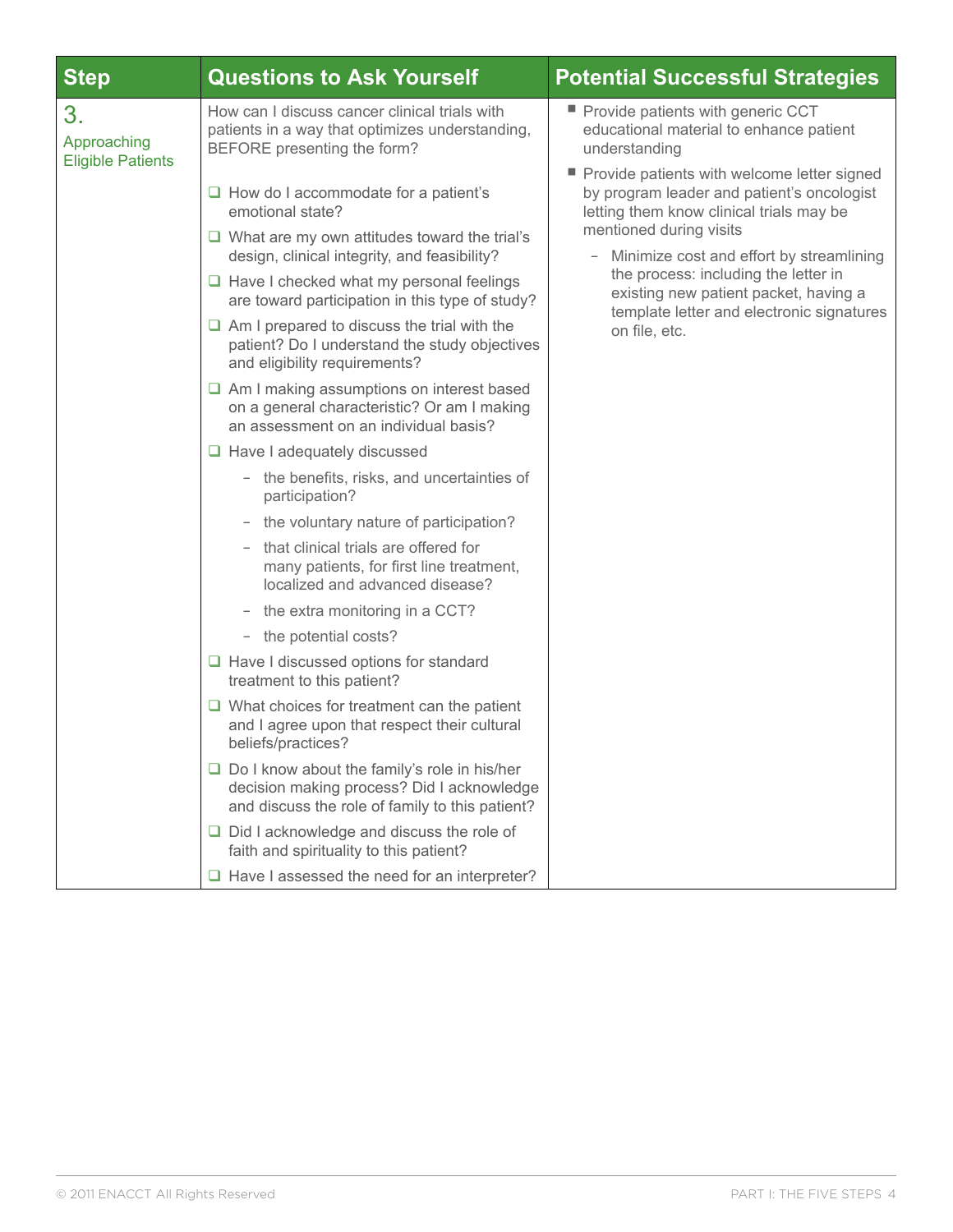| <b>Step</b>                                             | <b>Questions to Ask Yourself</b>                                                                                                                                                                                                                                                                                                                                                                                                                                                                                                                                                                                                                                                         | <b>Potential Successful Strategies</b>                                                                                                                                                                                                                                                                                                                                                                                                                                                                                                                                                                                                                                                                                                                                                |
|---------------------------------------------------------|------------------------------------------------------------------------------------------------------------------------------------------------------------------------------------------------------------------------------------------------------------------------------------------------------------------------------------------------------------------------------------------------------------------------------------------------------------------------------------------------------------------------------------------------------------------------------------------------------------------------------------------------------------------------------------------|---------------------------------------------------------------------------------------------------------------------------------------------------------------------------------------------------------------------------------------------------------------------------------------------------------------------------------------------------------------------------------------------------------------------------------------------------------------------------------------------------------------------------------------------------------------------------------------------------------------------------------------------------------------------------------------------------------------------------------------------------------------------------------------|
| 4.<br><b>Enrolling</b><br>Interested<br><b>Patients</b> | How do we initiate/ implement a consent<br>process that is well understood?                                                                                                                                                                                                                                                                                                                                                                                                                                                                                                                                                                                                              | Anticipate which trials might have non-English<br>speaking patients and build that into the<br>budget of the study                                                                                                                                                                                                                                                                                                                                                                                                                                                                                                                                                                                                                                                                    |
|                                                         | $\Box$ Did I discuss the major details of the study<br>before showing the consent form? Did I<br>review the differences between receiving<br>care off or on study?                                                                                                                                                                                                                                                                                                                                                                                                                                                                                                                       | ■ Find out whether staff honorariums could be<br>voluntarily donated to institutional fund to<br>address translation services not covered by<br>trial sponsors                                                                                                                                                                                                                                                                                                                                                                                                                                                                                                                                                                                                                        |
|                                                         | $\Box$ Will you be able to do provide detailed<br>discussion on standard treatment as well as<br>treatment on a clinical trial?<br>$\Box$ Have I reminded the patient that trial<br>participation is voluntary?<br>$\Box$ How is consent form presented, considering<br>culture and language and understandability?<br>$\Box$ How do I know the consent process was well<br>understood?<br>- What procedures are in place to ensure<br>comprehension and understanding?<br>(e.g. chunk and check)<br>Is there use of flow charts or calendars<br>to explain what will happen?<br>$\Box$ Am I able to use the "short form" to consent<br>the patient?<br>$\Box$ Do I need an interpreter? | ■ Explore whether the OHRP-approved "short<br>form" for consent is viable for your institution<br>■ Use graphics to illustrate randomization (e.g.<br>NCI brochure or drawing out the schema<br>in front of patient) http://www.cancer.<br>gov/clinicaltrials/Taking-Part-in-Cancer-<br><b>Treatment-Research-Studies</b><br>■ Use a simple chart to illustrate the differences<br>of treatment off and on a trial<br>■ Use calendars and flow charts to illustrate<br>what will happen when on a trial<br>■ Use professional interpreters (in person or by<br>phone) as a communication bridge<br>■ Provide "CLAS Standards" training for clinical<br>trial staff (thinkculturalhealth.org)<br>Provide ENACCT on line training for clinical<br>trial staff (www.enacct.org/yourrole) |
|                                                         | $\Box$ Did I explain the concept of randomization<br>in simple terms? Did I explain placebo if<br>applicable?<br>$\Box$ Have I listened to patient concerns about<br>joining a study.<br>$\Box$ Am I addressing concerns accurately and<br>respectfully?<br>$\Box$ Do I know about the family's role in his/her<br>decision making process? Have I talked with<br>the patient about the family's role in decision-<br>making?<br>How do we explain need for other tests to<br>ensure eligibility?<br>$\Box$ Did I explain what the additional screening<br>involves?<br>$\Box$ Did I clarify then the option of receiving<br>standard treatment?                                         |                                                                                                                                                                                                                                                                                                                                                                                                                                                                                                                                                                                                                                                                                                                                                                                       |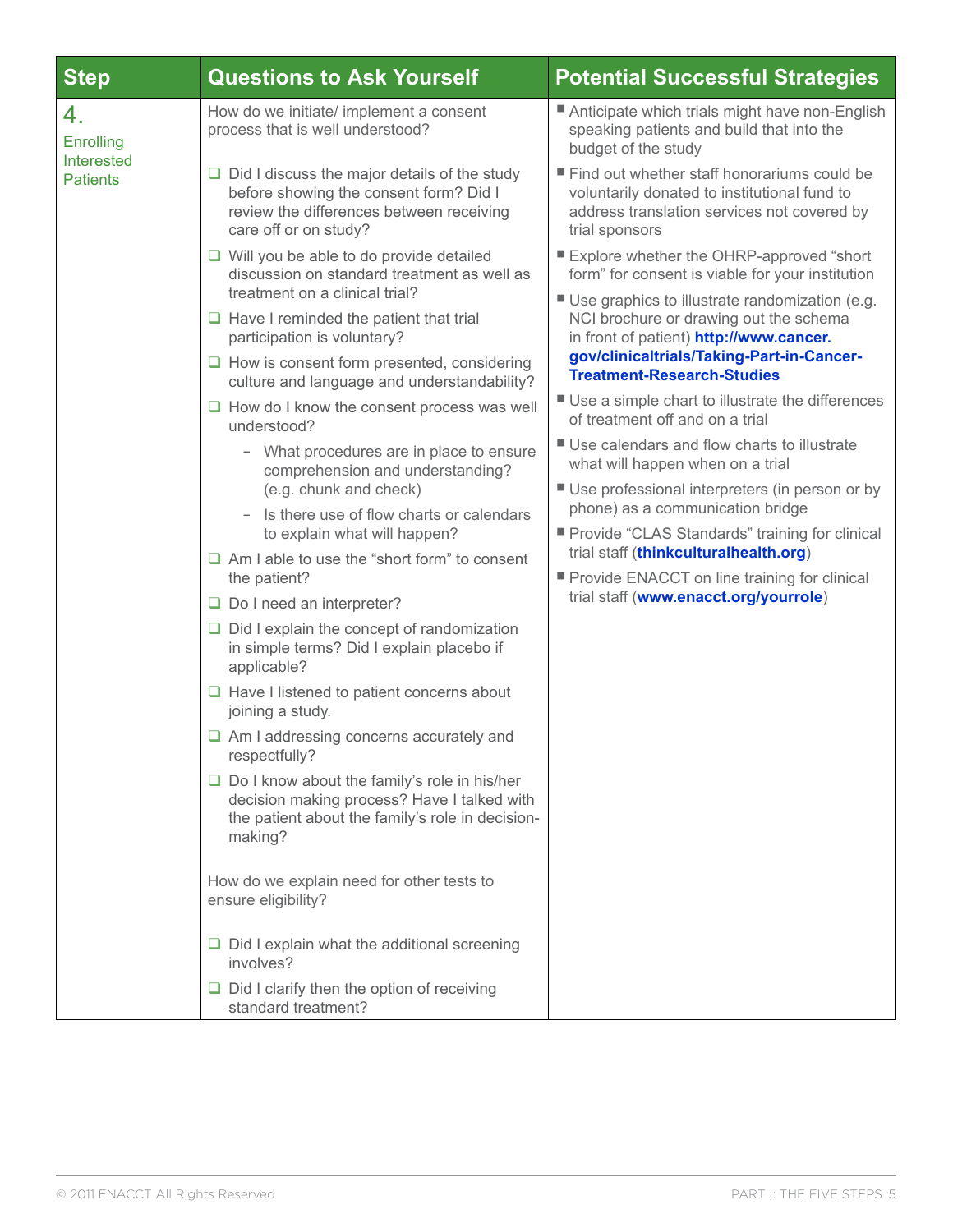| <b>Step</b>                                 | <b>Questions to Ask Yourself</b>                                                                                                                                                                                                                                                                                                                                                                                                                                                                                                                                                                                                                                                                                                                             | <b>Potential Successful Strategies</b>                                                                                                                                                                                                                                                                                                                                                                                                                                                                                                                                                                                                                          |
|---------------------------------------------|--------------------------------------------------------------------------------------------------------------------------------------------------------------------------------------------------------------------------------------------------------------------------------------------------------------------------------------------------------------------------------------------------------------------------------------------------------------------------------------------------------------------------------------------------------------------------------------------------------------------------------------------------------------------------------------------------------------------------------------------------------------|-----------------------------------------------------------------------------------------------------------------------------------------------------------------------------------------------------------------------------------------------------------------------------------------------------------------------------------------------------------------------------------------------------------------------------------------------------------------------------------------------------------------------------------------------------------------------------------------------------------------------------------------------------------------|
| 5.<br><b>Retaining Patients</b><br>in Study | What do we do to help patients stay on study?<br>$\Box$ How are patients greeted, by whom and<br>in which locations? How are their doctors<br>informed?<br>$\Box$ How do they get back and forth to the clinic?<br>$\Box$ Does every staff member acknowledge<br>and appreciate the patient's participation in<br>the study (e.g. I see you're on a research<br>study. How is that going for you? Can I get<br>someone to answer any questions for you<br>today?)<br>$\Box$ How are we addressing childcare?<br>$\Box$ How are they approached regarding<br>additional data collection, such as<br>questionnaires?<br>$\Box$ What phone numbers are available for<br>adverse effects or other problems? How are<br>those phone calls handled in a systematic | ■ Train all staff-even front desk staff-<br>about the importance of clinical trials, and<br>encourage them to acknowledge participation<br>with the patients<br>■ Maintain regular phone contact with<br>patients between in person visits to monitor<br>compliance<br>Give patients treatment calendars to assist<br>their planning<br>■ Make free parking available<br>Post signs with directions to the study site<br>office. Be sure the signs are easy to read,<br>large, and bold<br>■ Have a well-organized clinic flow<br>Encourage family members to accompany the<br>patients<br>Provide flexible appointment times, and try to<br>consolidate visits |
|                                             | way?<br>$\Box$ Do we have a systematic way to keep the<br>referring physician "in the loop?"                                                                                                                                                                                                                                                                                                                                                                                                                                                                                                                                                                                                                                                                 | ■ Allow ample time for patients with the clinical<br>trial staff<br>Remind patients of upcoming appointments<br>via postcards and/or telephone calls                                                                                                                                                                                                                                                                                                                                                                                                                                                                                                            |
|                                             |                                                                                                                                                                                                                                                                                                                                                                                                                                                                                                                                                                                                                                                                                                                                                              | Address barriers, such as transportation or<br>compliance difficulty                                                                                                                                                                                                                                                                                                                                                                                                                                                                                                                                                                                            |
|                                             |                                                                                                                                                                                                                                                                                                                                                                                                                                                                                                                                                                                                                                                                                                                                                              | Establish a schedule for contact with patient                                                                                                                                                                                                                                                                                                                                                                                                                                                                                                                                                                                                                   |
|                                             |                                                                                                                                                                                                                                                                                                                                                                                                                                                                                                                                                                                                                                                                                                                                                              | Implement retention tools/give-aways                                                                                                                                                                                                                                                                                                                                                                                                                                                                                                                                                                                                                            |
|                                             |                                                                                                                                                                                                                                                                                                                                                                                                                                                                                                                                                                                                                                                                                                                                                              | ■ Send anniversary or birthday cards                                                                                                                                                                                                                                                                                                                                                                                                                                                                                                                                                                                                                            |
|                                             |                                                                                                                                                                                                                                                                                                                                                                                                                                                                                                                                                                                                                                                                                                                                                              | ■ Establish and maintain rapport among all staff<br>during follow-up                                                                                                                                                                                                                                                                                                                                                                                                                                                                                                                                                                                            |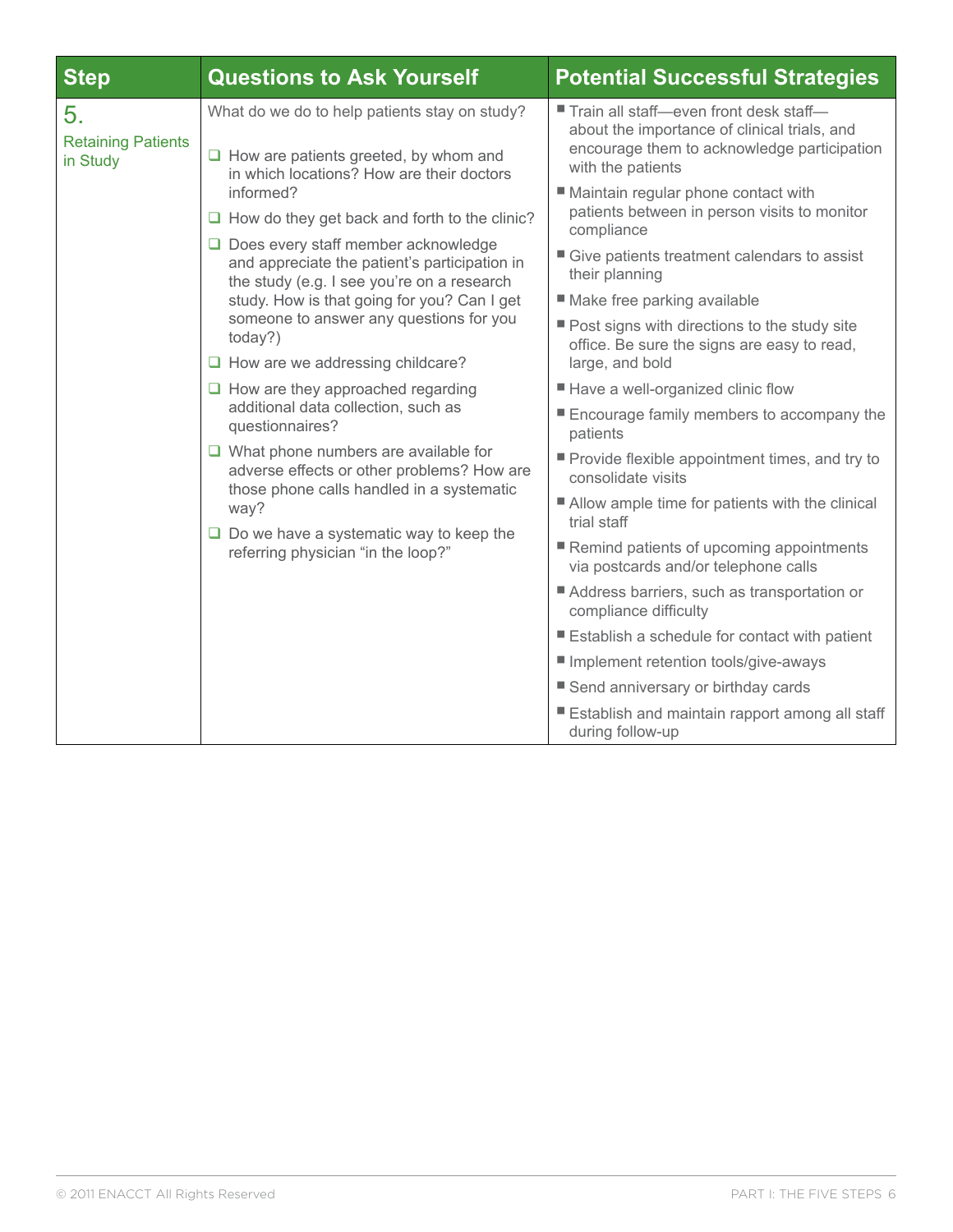# <span id="page-8-0"></span>**STEP 1. Building External Relationships to Enhance Diverse Trial Participation**



*Because research shows that most participants will join a trial if recommended by their health provider or someone they trust, it is critical that research teams reach out to community health care providers (e.g., doctors, physicians' assistants, nurses, and nurse practitioners).* 

It is important to consider these activities as on ongoing effort to enhance access to clinical trials, rather than as an approach to enhance recruitment to a particular trial.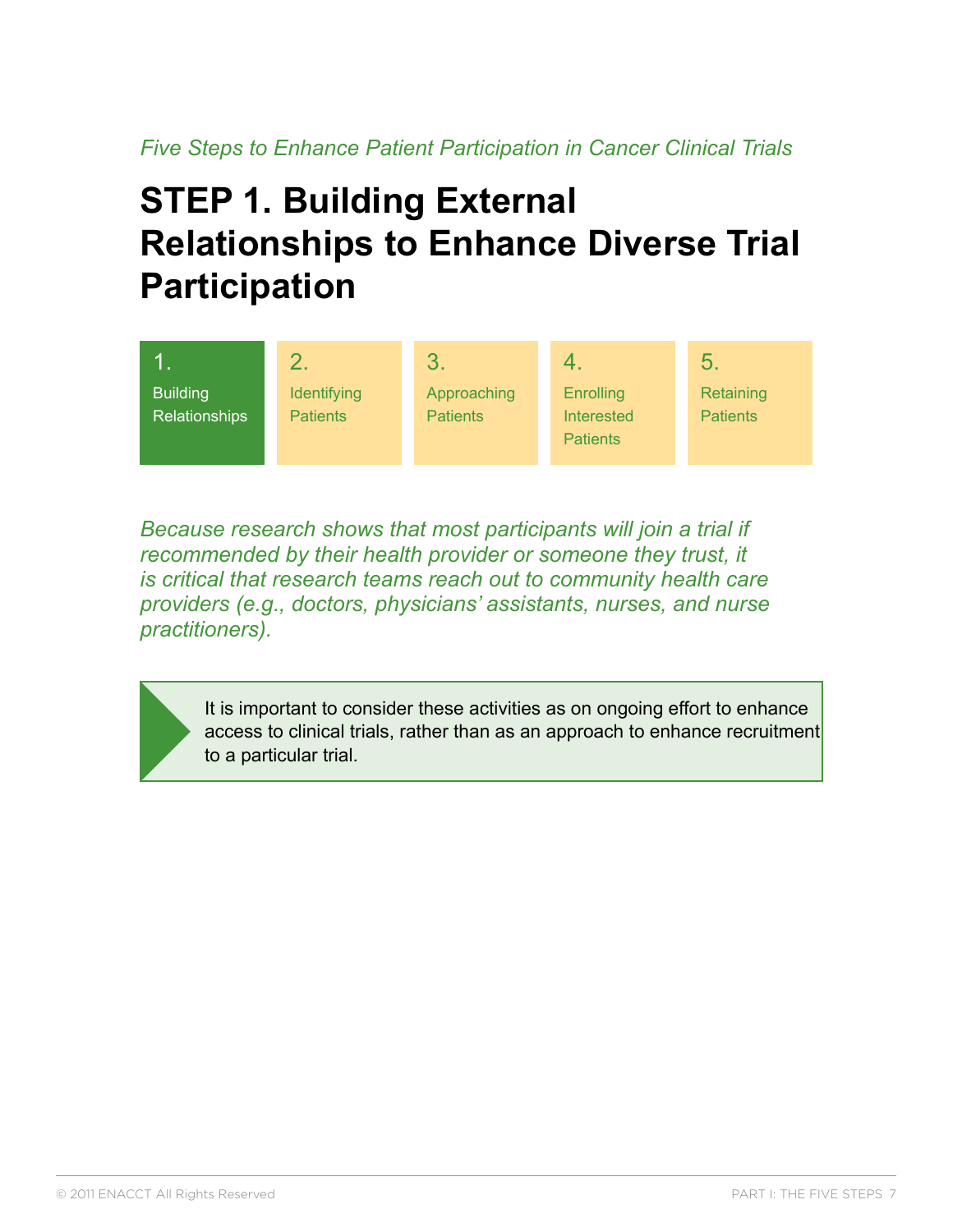## <span id="page-9-0"></span>**Common Questions from Community Physicians**

Below are common concerns community health care providers/referring clinicians may have about cancer clinical trial participation, as well as suggestions for how to respond to these concerns. **Be sure to address all concerns in a frank, open, and honest manner.** 

### **Why should I refer patients to your institution/this trial?**

Although about 20 percent of cancer patients are medically eligible for a treatment clinical trial<sup>8</sup>, t**rial participation among adult cancer patients remains at about two and a half to three percent.**9,10,11,12 This rate is even lower among people of color and the medically underserved,  $13,14,15$  who tend to have higher cancer mortality rates than the population as a whole.

- Access to cancer clinical trials is a key quality measure for delivery of **health care services;** it is one of the established standards for the delivery of quality comprehensive cancer care <sup>16</sup>. A number of studies have suggested that trial participation is associated with improved clinical outcomes, and is a means to better treatment.17,18,19,20,21,22,23,24
- Only 15% of all cancer patients are told about the option of receiving **treatment through a cancer clinical trial.**25,26 Patients receiving a cancer diagnosis have the right to consider all possible approaches for treatment, including clinical trials. Referring people to our institution ensures that your patients will be screened for clinical trials eligibility and receive the most options for care.
- Most patients would consider a clinical trial if their doctors **recommended they do so.** <sup>27</sup> One study showed that recommendation by their physician was the primary factor influencing patients' decisions to enroll in a trial.  $28,29$
- Because of the often long-term relationships primary care providers have with their patients, the message about clinical trial participation might be more readily accepted and heard by patients if their primary care physician introduces the subject.<sup>30</sup>
- Despite their influence, only 2% of primary care physicians polled **routinely discuss oncology clinical trials**, while 41% prefer to leave these discussions to oncologists.31 Thirty-seven percent were unaware of clinical trials that might be available for their patients.<sup>32</sup>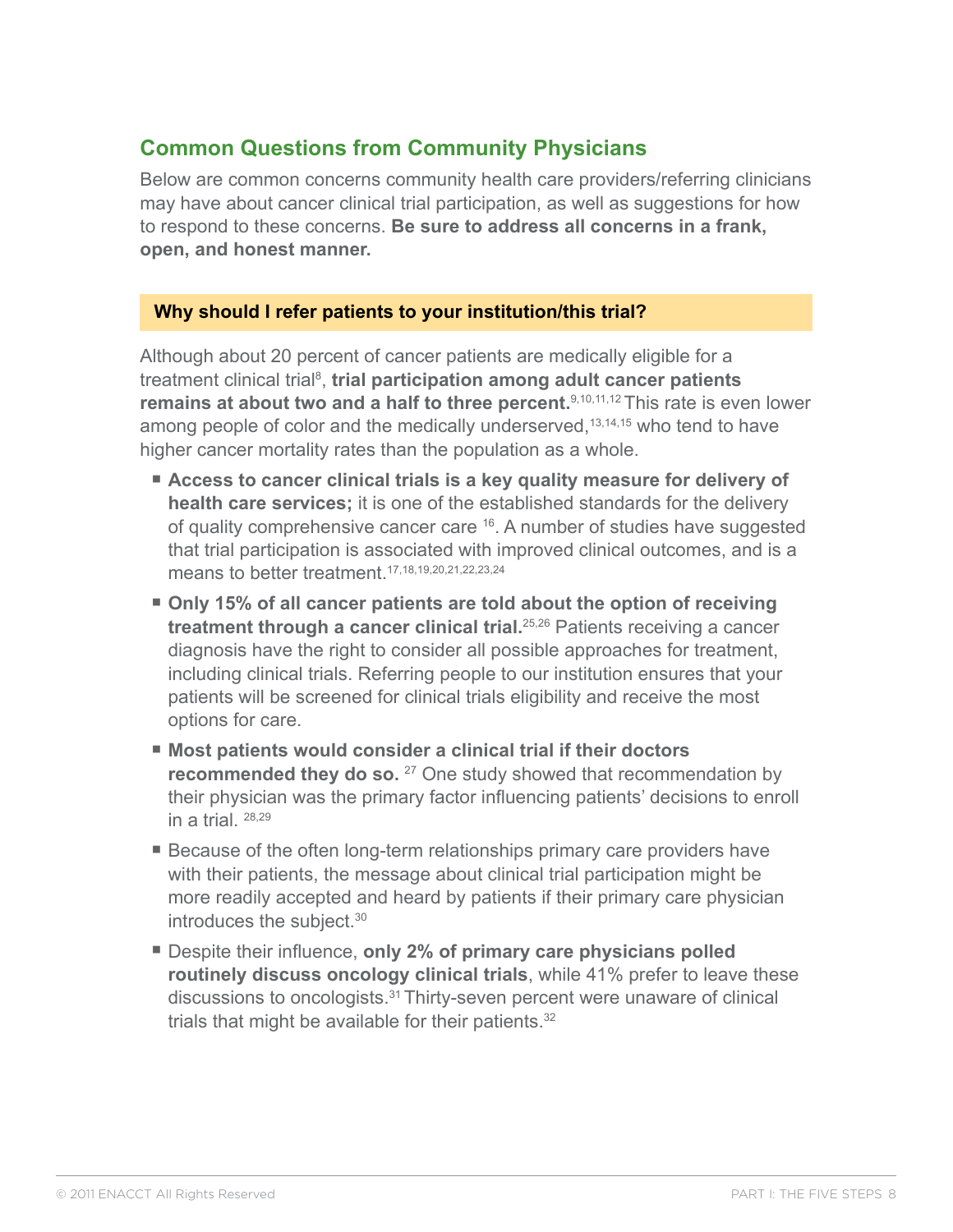#### **How do I begin to discuss clinical trials with my patients who I am sending out for referral?**

For primary care providers and other referrers, we think it is critical to mention clinical trials as a viable treatment option. The following is an example of how you could bring this up:

**"** *We've just found something that concerns me. Here is some general information*  for you about cancer—what it is and how it is treated. If this does turn out to be *cancer, you may want to talk to the oncologist I will refer you to about clinical trials, because a trial may be appropriate for you. 33*

rals, because a trial may be appropriate for you.<sup>33</sup><br><br>**I think it would be reckless for me to refer to a trial when I am not sure what is clinically appropriate.** 

■ Not knowing what is clinically appropriate is the precise reason for recommending a clinical trial. In fact, the ethics of clinical research require equipoise—a state of genuine uncertainty on the part of the clinical investigator regarding the comparative therapeutic merits of each arm in a trial. If the best clinical intervention were known, there would be no need for the trial.

#### **Trial Specific Questions**

Community health care providers may also have specific questions about a particular clinical trial that your research team will need to address. Examples of these questions include:

- What are the trial objectives and eligibility criteria?
- Will patients be randomized?
- What are the benefits and risks for this particular trial?
- Why should I refer my patients? My patients wouldn't be interested in participating in this study because they…
	- Are over 65
	- Are mostly minority
	- Are mostly uninsured
	- Do not want to travel
	- Do not speak English well

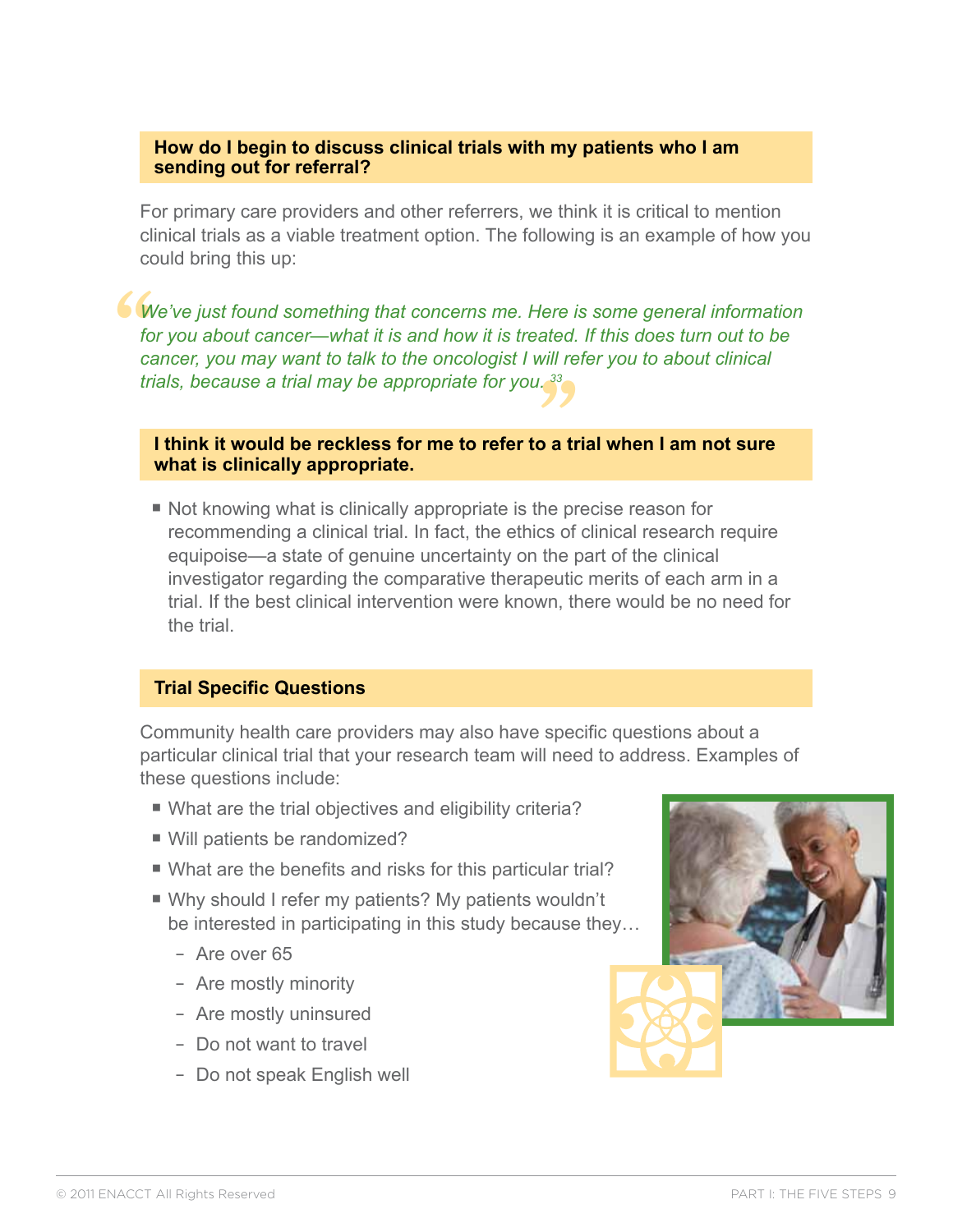## <span id="page-11-0"></span>**Sending Information and Making Presentations to Community Physicians**

It is important that your research team develop ongoing relationships with community health providers. While in-person connections are optimal, developing these connections can begin with ongoing correspondence such as newslettters. (**Please note, ENACCT does not recommend use of trial-specific letters to local doctors or use of paid advertising as a way to do outreach about particular studies due to very low yield. However, they may be used in raising awareness about trials in general.**)

- 1. Identify local health care providers you may want to contact to inform about your trials. Think about local chapters of associations and societies, community hospitals, local health clinics, and public health departments.
- 2. Tailor correspondence to fit the services available at your site, and if necessary, a particular clinical trial. Personalize the letter, include contact information for follow-up.
- 3. Send out correspondence and prepare to follow-up within a week of mailing.
- 4. When you follow-up, offer to meet with professional staff (including nurses and front desk staff) to explain the particulars of the treatment services you offer as well as current clinical trials. Scheduling a "detailing" visit discussing your services can be particularly helpful.
- 5. If referrals are a success, make time to say "thank you" and keep the practice abreast of patient progress.



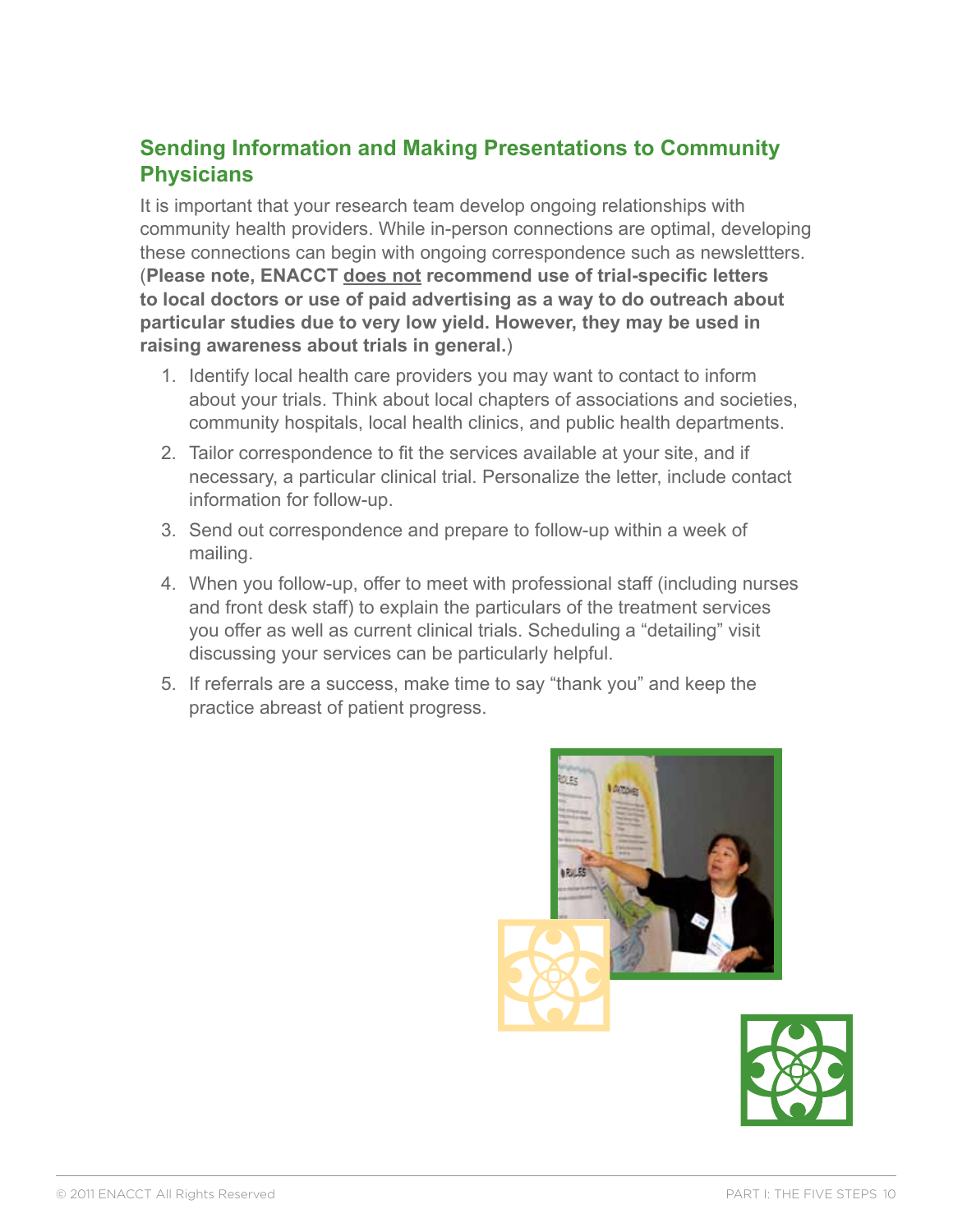## <span id="page-12-0"></span>**Building Relationships with Community-Based Organizations**

Although research teams may choose to rely only on their own site for recruitment contacts, community organizations and community leaders may also help in recruiting patients. Therefore, it is important that your research team build collaborative relationships with community groups and their leadership.

There is no one way to begin community outreach. However, strategies include the following:

- Develop collaborative relationships with community groups and their leadership around educational programming and community outreach, focusing on the quality care you provide through clinical trials
- Find ways to present clinical trial information that complement the values people in the community hold. These may include access to care, social justice, importance of contributing to research, etc
- Use easy to understand language
- Be open to learning about community needs to enhance access to care. For example, it may be helpful to incorporate evening and weekend hours into required trial visits

### **Lessons from the Field:**  *Referring Provider Engagement*



Susan Walsh, BS, MT (ASCP), CCRP Clinical Research Associate Decatur Memorial Hospital

As part of ENACCT's Pilot Education Program, the community site in Decatur Illinois conducted a series of Provider "Lunch and Learn" Sessions to raise awareness of trials and the role providers can play in education and referral. Susan Walsh, Clinical Research Associate at Decatur Memorial Hospital worked on this initiative as a Physician Educator.

**" "** *We said, 'We'll provide lunch. We'll do it over your lunch time. We're going to market this kind of like a pharmaceutical rep does, come in and talk to you and we don't want to talk just to the doctor; we want to talk to the whole staff, because all the staff in that office may have contact with patients or have an opportunity to discuss clinical trials with a patient at any point in time during their office visit.*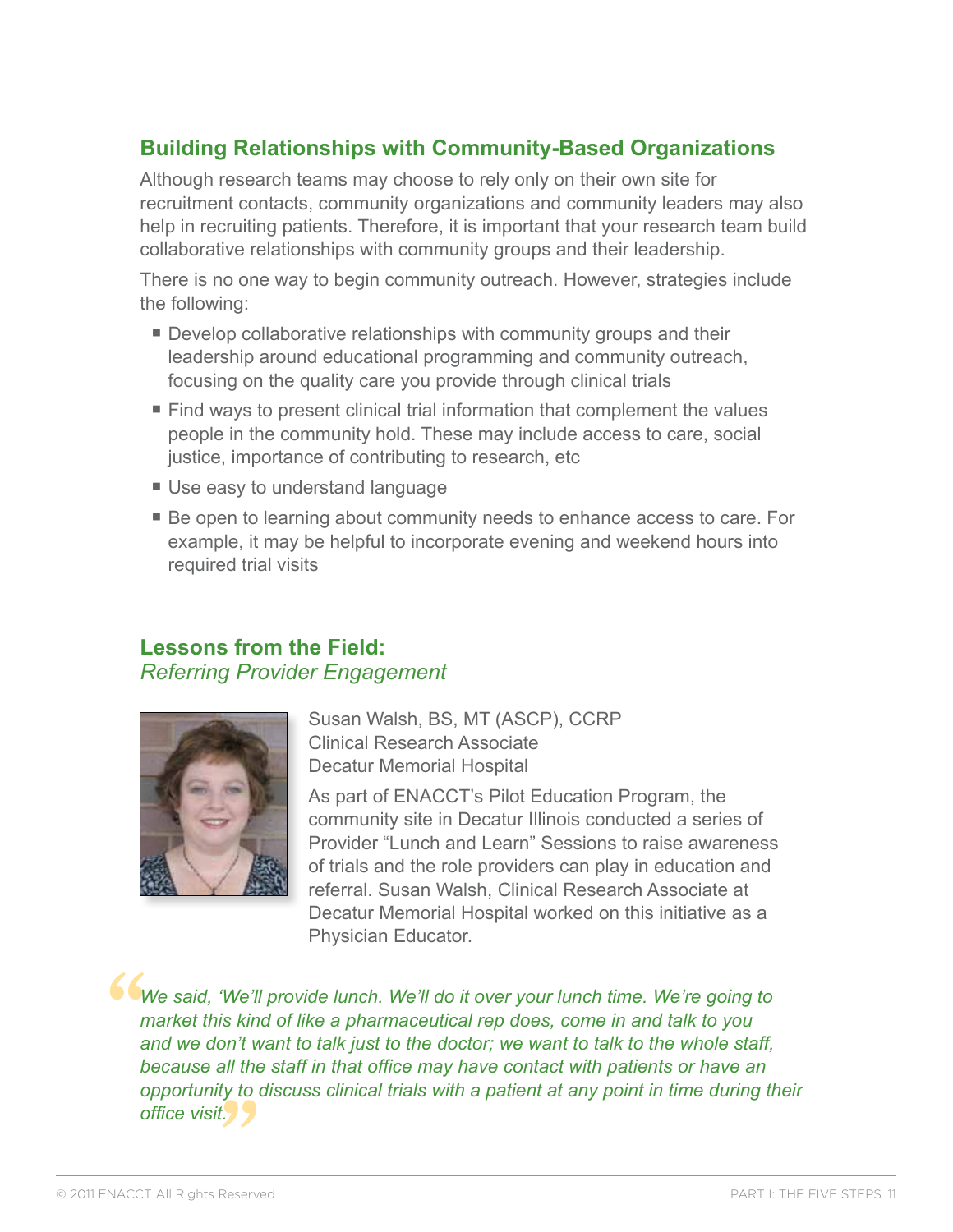## <span id="page-13-0"></span>**What Are Other Resources For Cancer Clinical Trials Information?**

The National Cancer Institute, drug companies, medical institutions, and other organizations sponsor clinical trials. Clinical trials take place in many settings, such as cancer centers, large medical centers, small hospitals, and doctors' offices. Unfortunately, there is no comprehensive national database that lists all available cancer clinical trials. The three services listed below are likely to contain the same clinical trials, but vary in the ease of the search and the intensity of service delivered through the phone line.

### National Cancer Institute Cancer Information Service

The National Cancer Institute maintains the most complete database of cancer clinical trials in the country. This database is called PDQ®. The following resources from the National Cancer Institute can help you search PDQ® and see if there is a trial for your type and stage of cancer, free of charge.

Toll-free: 1-800-4-CANCER (1-800-422-6237)

TTY: 1-800-332-8615

 Answers questions about cancer clinical trials and cancer-related services and helps users find information on the NCI Web site. Provides NCI printed materials.

Online: **<http://www.cancer.gov/clinicaltrials>**

Chat online: **<www.cancer.gov/help>**

### American Cancer Society Clinical Trials Matching Service

The American Cancer Society Clinical Trials matching Service is a free, confidential program that helps patients, their families and health care workers find cancer clinical trials most appropriate to a patient's medical and personal situation. The TrialCheck® database, developed and maintained by the Coalition of Cancer Cooperative Groups, is a comprehensive database that includes the Coalition, National Cancer Institute, and industry trials.

The American Cancer Society also has clinical trial specialists who are trained to answer questions about clinical trial participation, and to open the door to treatment options available through research studies. If you have questions about clinical trials or need help completing the questionnaire, please call 1-800-303- 5691 to speak with one of our specialists.

Access the TrialCheck system:

| Online:    | www.cancer.org (click on "Find a Clinical Trial") |
|------------|---------------------------------------------------|
| Toll-free: | 1-800-303-5691                                    |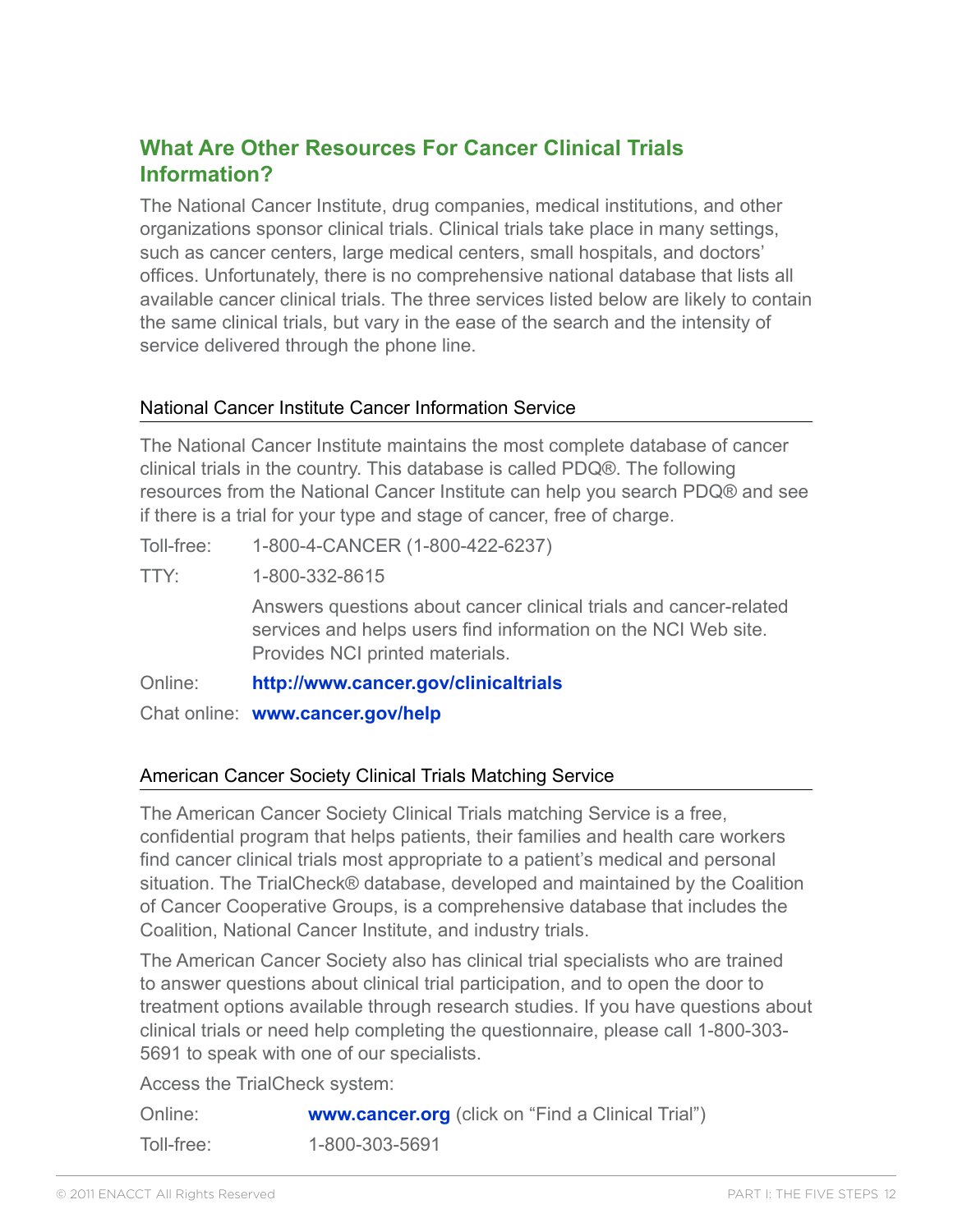### EMERGING MED

Emerging Med, a commercial clinical trial matching service, has a highly personalized free phone and web-based service that increases patient and physician access to clinical trial information. Cancer patients, family members, and/or health care professionals complete a questionnaire online or over the phone with a trained Clinical Trial Navigator. This profile is matched against a comprehensive national clinical trial database, identifying studies that match the patient's specific diagnosis and treatment history.

Emerging Med's Clinical Trial Navigators are available to provide basic information and education about clinical trials and empower patients to discuss cancer study options with their health care providers. A special feature of this service is continued follow-up with individuals (with their permission) by the Clinical Trial Navigators to update match results and provide logistical guidance. The goal is to ensure patients recognize that clinical trials may be an option at any point throughout the course of their illness.

Search by Phone: 1-877-601-8601. 8:30 AM-6:00 PM EST (M-F)

Web search: **<www.emergingmed.com>**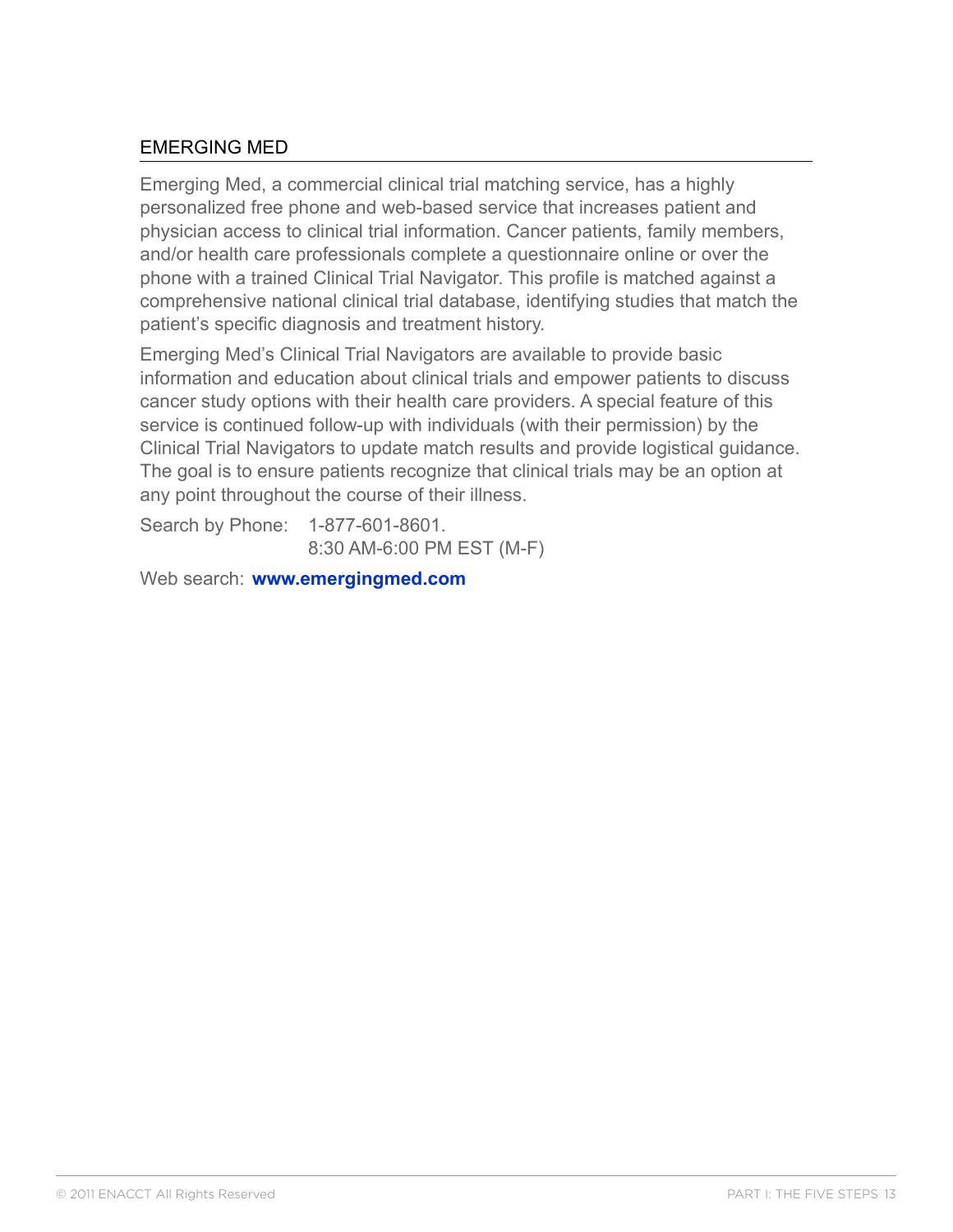#### **What Are Other Resources For Clinical Trial Costs And Coverage Assistance?**

ASCO, Managing the Costs of Cancer Care

#### **<http://www.cancer.net/managingcostofcare>**

This is a 24 page booklet describing common costs associated with cancer care, including clinical trials, and lists national organizations that provide financial information and assistance to cover care expenses. Examples of such organizations are listed below:

| <b>CancerCare Co-Payment Assistance</b><br><b>Foundation</b> | <b>Cancer Financial Assistance</b><br><b>Coalition</b> |
|--------------------------------------------------------------|--------------------------------------------------------|
| www.cancercarecopay.org                                      | www.cancerfac.org                                      |
| 866-552-6729                                                 |                                                        |
|                                                              | <b>NeedyMeds, Inc.</b>                                 |
| <b>Chronic Disease Fund</b>                                  | www.needymeds.com                                      |
| www.cdfund.org                                               | 215-625-9609                                           |
| 877-968-7233                                                 |                                                        |
|                                                              | <b>Patient Access Network Foundation</b>               |
| <b>Partnership for Prescription</b>                          | www.patientaccessnetwork.org                           |
| <b>Assistance</b>                                            | 866-316-7263                                           |

**<www.pparx.org>** 888-477-2669

**Patient Advocate Foundation <www.copays.org>** 866-512-3861

**Together Rx Access Card [www.together-rxaccess.com](http://www.together-rxaccess.com/)** 800-444-4106

**Patient Services Inc. <www.uneedpsi.org>** 800-366-7741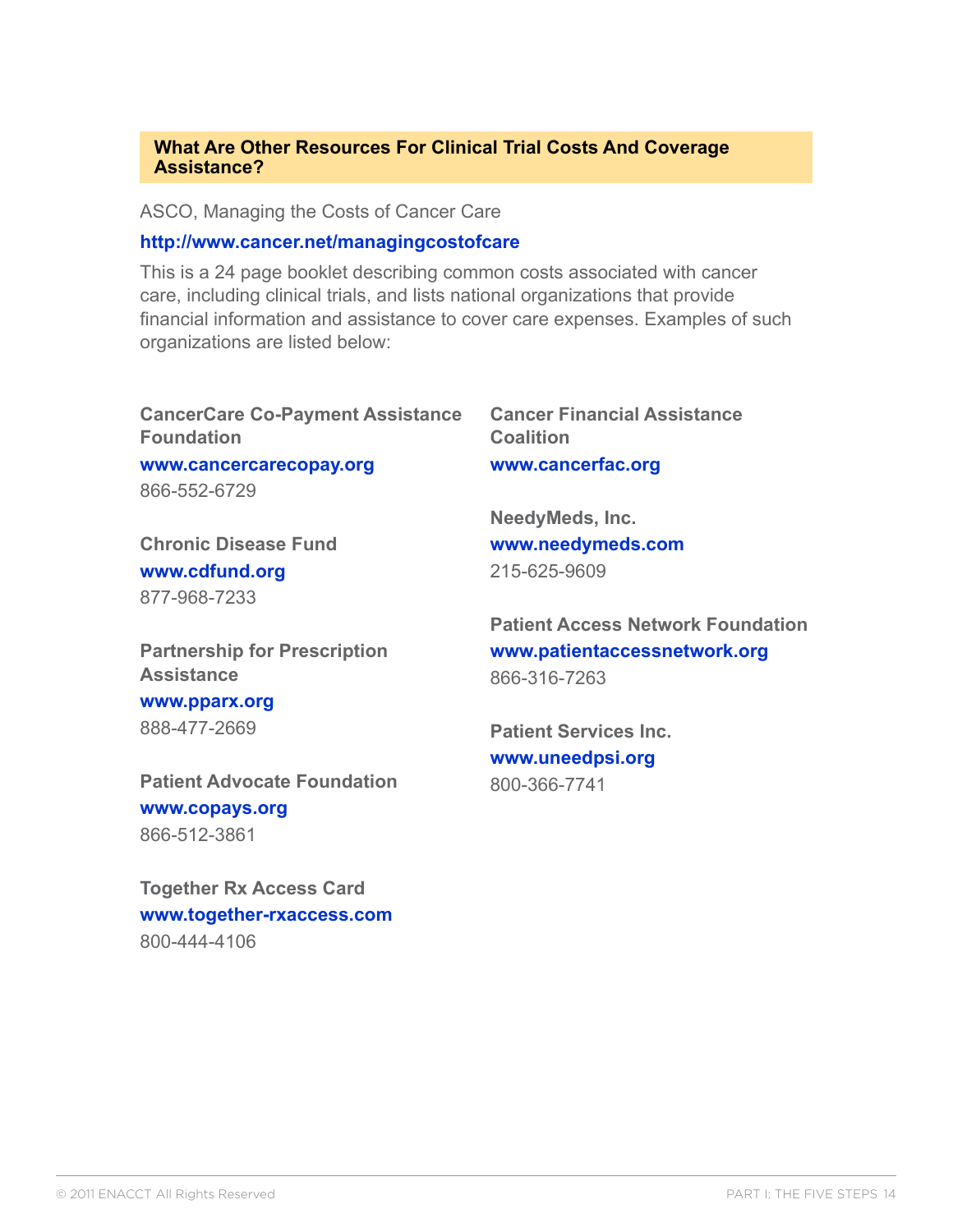### <span id="page-16-0"></span>**Lessons from the Field:**  *Best Practices for Community Outreach*



#### **Debra Wujcik, RN, PhD**

Director of Clinical Trials at Meharry Associate Professor of Nursing Vanderbilt University School of Nursing, Nashville, TN

Debra coordinates clinical trial community awareness activities as part of a Meharry/Vanderbilt-Ingram Cancer Partnership grant funded by NCI with the goal of fostering research that addresses disparities in minority and medically underserved populations.

**" "**<br>"<br>ande *In my research office, I have a community outreach research nurse. She goes to four of our community safety net providers, these are community health centers, twice a month, and sets up an educational table in the lobby or the waiting area of those clinics. She uses an educational approach to reach out to folks not only about clinical trials, but cancer prevention, cancer screening information. In addition, we've had some of our clinical trials that she's been able to recruit from the community.*

In fall 2010, Vanderbilt expanded its efforts further by bringing together its clinical research staff and surrounding community partners to participate in ENACCT's train-the-trainer program, fostering greater community understanding and trust, particularly among local African American and Latino populations.

### Sending Information and Making Presentations to Community Groups

The following five steps were designed to help your research team connect with community and advocacy groups to help strengthen your relationships and eventually assist in referrals to particularly trials.

- 1. Identify community and advocacy groups, as well as specific community leaders and decision-makers, that you may want to contact to get assistance with recruitment efforts
- 2. Tailor letters to fit your site, the quality services you provide the community and if necessary particular clinical trials.
- 3. Send out materials and prepare to follow up within a week of mailing
- 4. When you follow-up, offer to meet with groups to explain the particulars of the services that you offer, and if necessary, particular clinical trials
- 5. If referrals are a success, make time to say "thank you".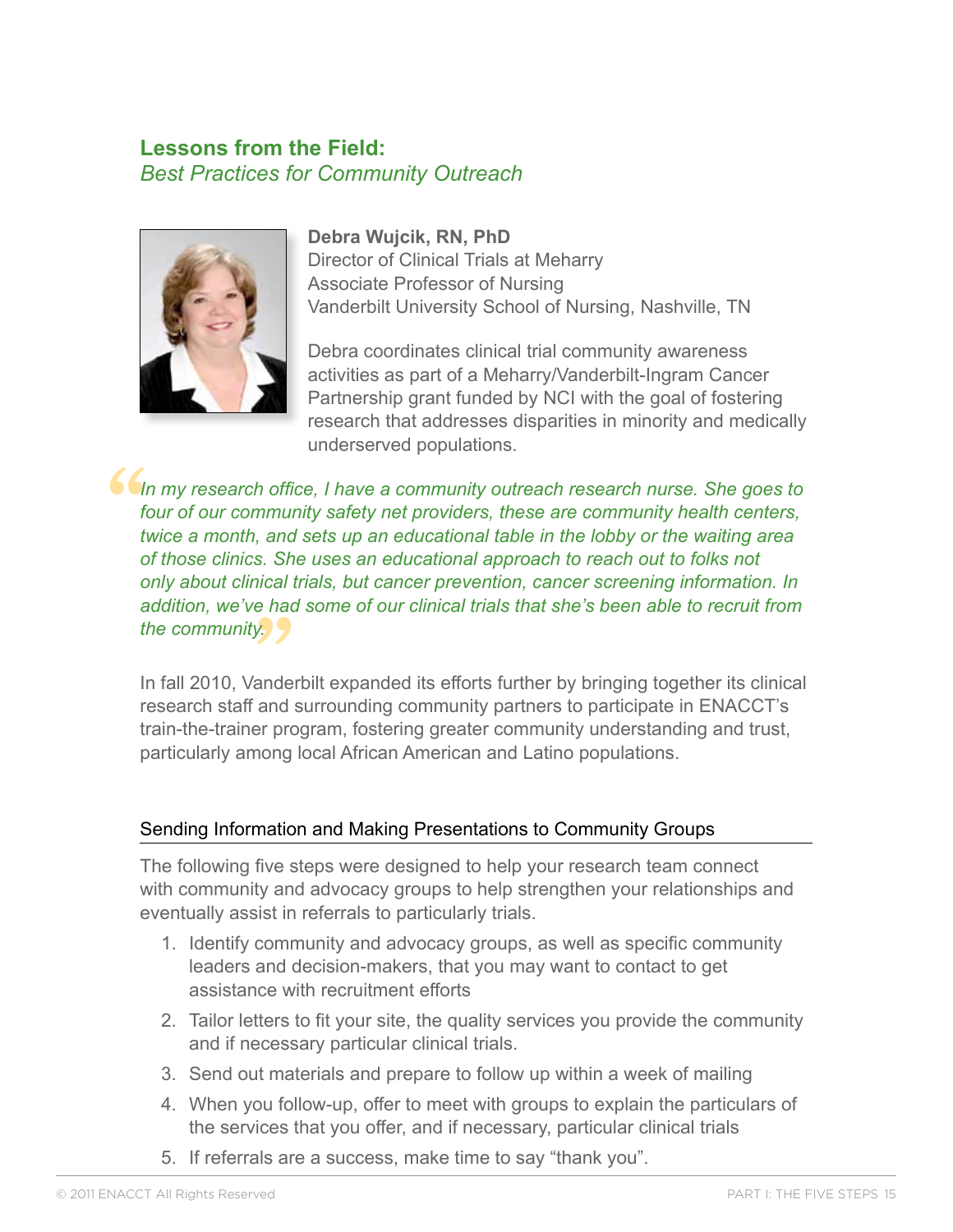# <span id="page-17-0"></span>**Step 2: Identifying Patients and Assessing Eligibility**



### **Screening All Eligible Patients**

The next key step is to adopt the practice of screening all patients for eligibility to trials. This requires a systematic and consistent process for documenting the identification of all patients who might be eligible to participate in studies, and documenting whether the patient ends up going on to trial or declining. Gathering such data allows institutions to analyze trends in recruitment and screening practices, and how this potentially impacts on patient accrual.

Sites should ask themselves 3 critical questions related to screening:

- 1. What is the percentage of patients screened for eligibility to participate in a clinical trial?
- 2. Of those eligible, what percentage are actually approached to participate?
- 3. What percentage decline-and why?

Knowing your sites statistics for each of these metrics is important. Screening numbers offer a good picture of how many individuals are potentially eligible to participate in a study. But this piece of data should then be compared with the rates of how many patients are in fact approached about the possibility of participating. A final useful piece of information for sites to document is whether there is a percent decline in these metrics over time. Imagine if two cancer centers for example annual document their accrual rates, both currently experiencing a rate of 2%. But if one of those sites collected the additional data as described on the slide-screening and approach data, that site has more information to work with in determining where the gaps are in the trial access for patients.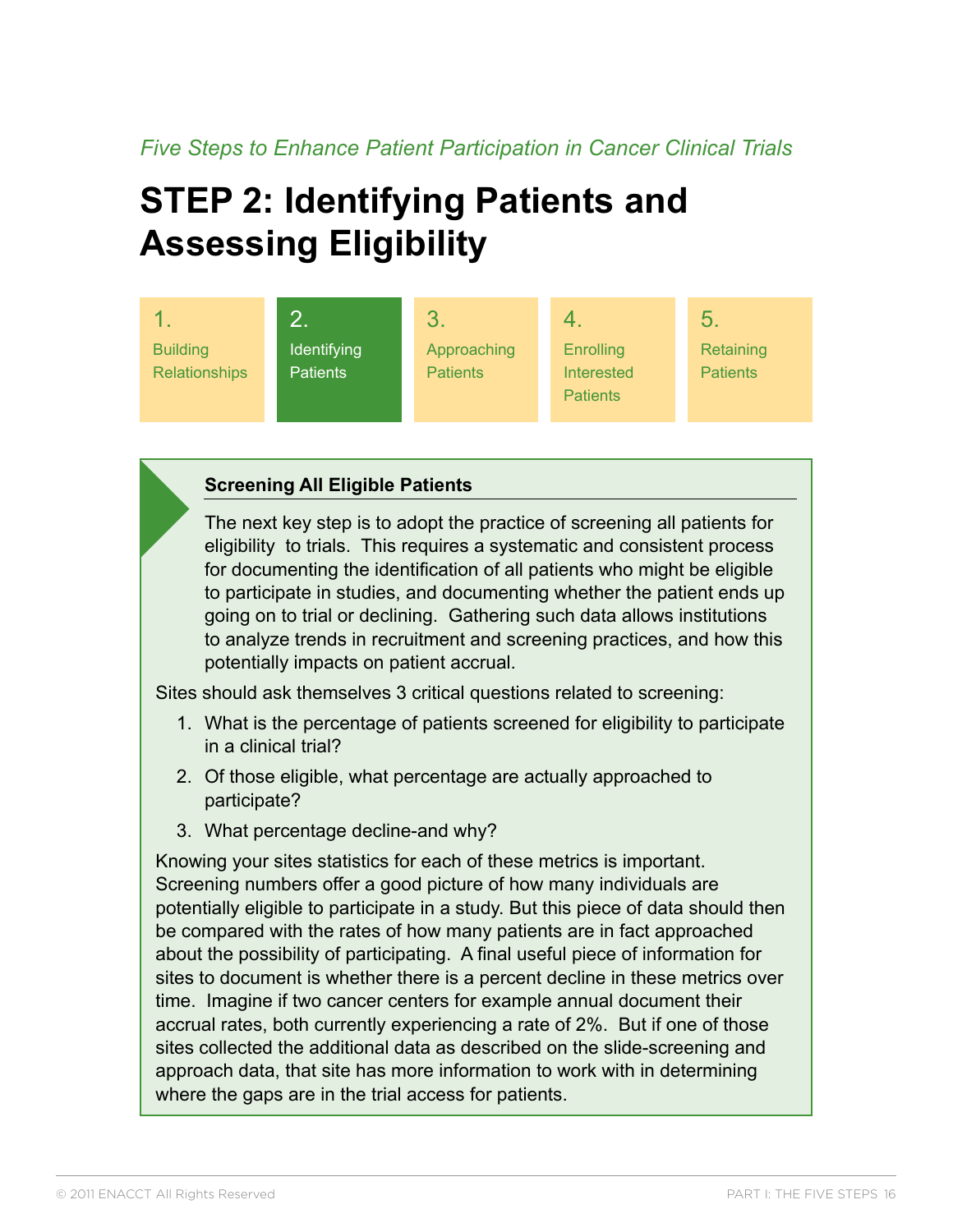

**Debra Wujcik, RN, PhD** Director of Clinical Trials at Meharry Associate Professor of Nursing Vanderbilt University School of Nursing, Nashville, TN

*"We diagnose about 300 patients per year with cancer at Nashville General Hospital, and every patient is screened for potential participation in a clinical trial…. every pathology report is sent to our research office and our research nurses look at those pathology reports and then begin to, what* 

*we call, 'case manage' or 'navigate' our patients through the system. So if a patient has been seen by a surgeon, for example, and had a biopsy of tissue that revealed cancer, then our nurses are communicating immediately with that surgeon to say, "We see that your pathology report has indicated a cancer. How can we help get your patient into our system and keep them in the system?"*

A competitive spirit is also fostered among investigators to incentivize the approach of all eligible patients about trials.

**"** *advocate and offering those trials to their patients.* **"** *There definitely is some peer pressure in that we have a weekly team meeting where every patient who is in that period between initial diagnosis and start of treatment is discussed. …if a patient is eligible for a trial and has been offered the trial, but does not go on the trial, then we ask for the reason why that person did not participate. We actually record that in our database… we do think that that peer pressure does turn out to hold people accountable for being a research*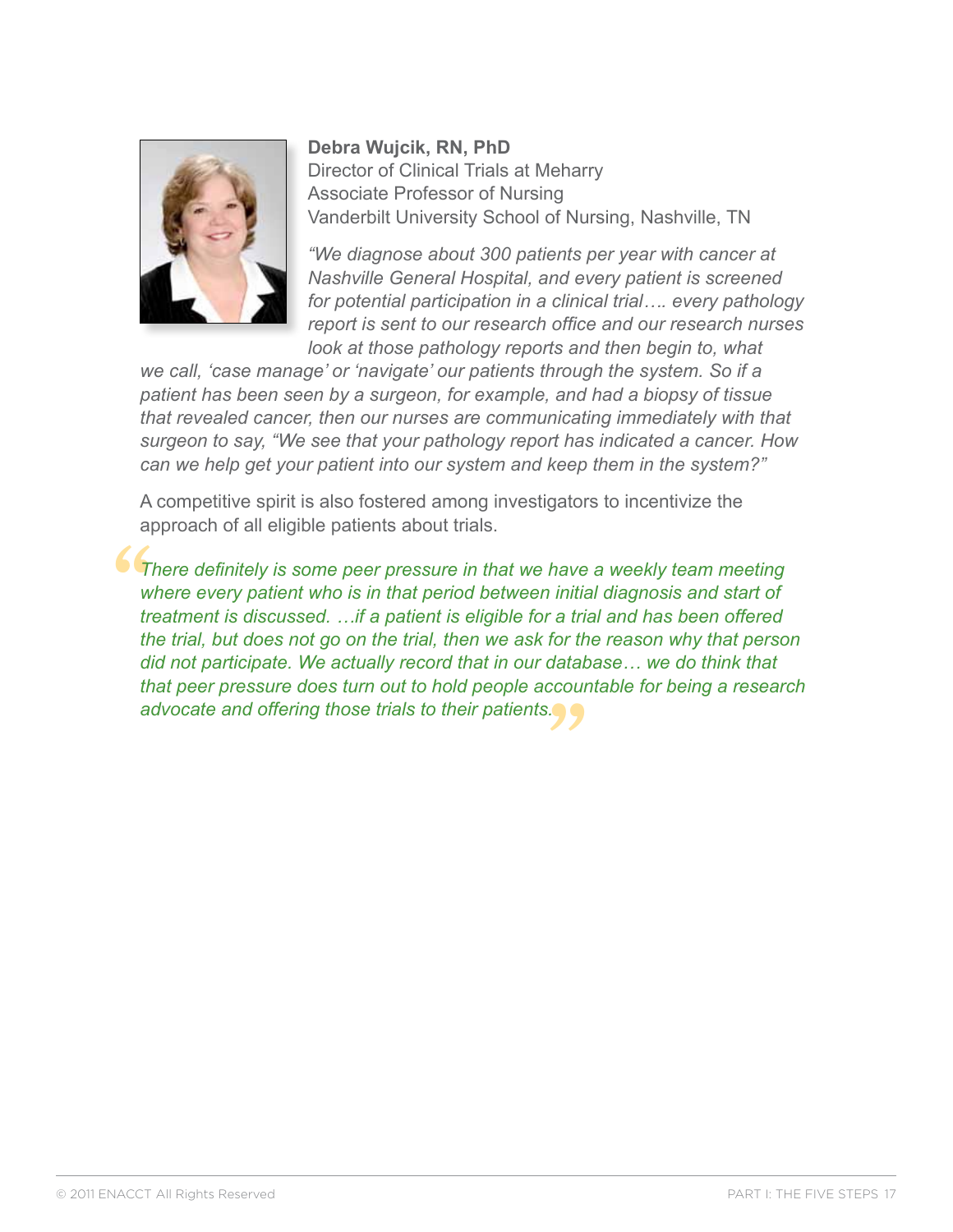# <span id="page-19-0"></span>**Steps 3 and 4: Approaching Eligible Patients and Enrolling Interested Patients**

|                                         |                                       | $\mathbf{3}.$                  | 4.                                         | 5.                           |
|-----------------------------------------|---------------------------------------|--------------------------------|--------------------------------------------|------------------------------|
| <b>Building</b><br><b>Relationships</b> | <b>Identifying</b><br><b>Patients</b> | Approaching<br><b>Patients</b> | Enrolling<br>Interested<br><b>Patients</b> | Retaining<br><b>Patients</b> |

## **Your Own Preparation for Clinical Trials Discussions**

Before beginning a discussion with patients about clinical trials participation, your research team needs to prepare how the clinical trial will be explained. Points to be aware of include:

- Understanding the study objectives and eligibility requirements and determining whether the patient meets the criteria
- Knowing the therapeutic options in general for this patient, and specifically which clinical trial(s) may be relevant
- Familiarity with (and comfort explaining) the benefits, risks, and uncertainties of participation and addressing them in a frank, open and honest way<sup>34</sup>
- Comfort level with the trial design, clinical integrity, and feasibility
- Personal feeling toward participation in a study of this nature
- Understanding of and comfort with the concept of equipoise and being able to explain it 35,36,37, 38
	- **Equipoise:** Not knowing what is clinically appropriate is a precise reason for recommending a clinical trial. In fact, the ethics of clinical research require equipoise – a state of genuine uncertainty on the part of the clinical investigator regarding the comparative therapeutic merits of each arm in a clinical trial. If the best clinical intervention were known, there would be no need for the trial.
- Personal feeling about effort required to accrue different types of patients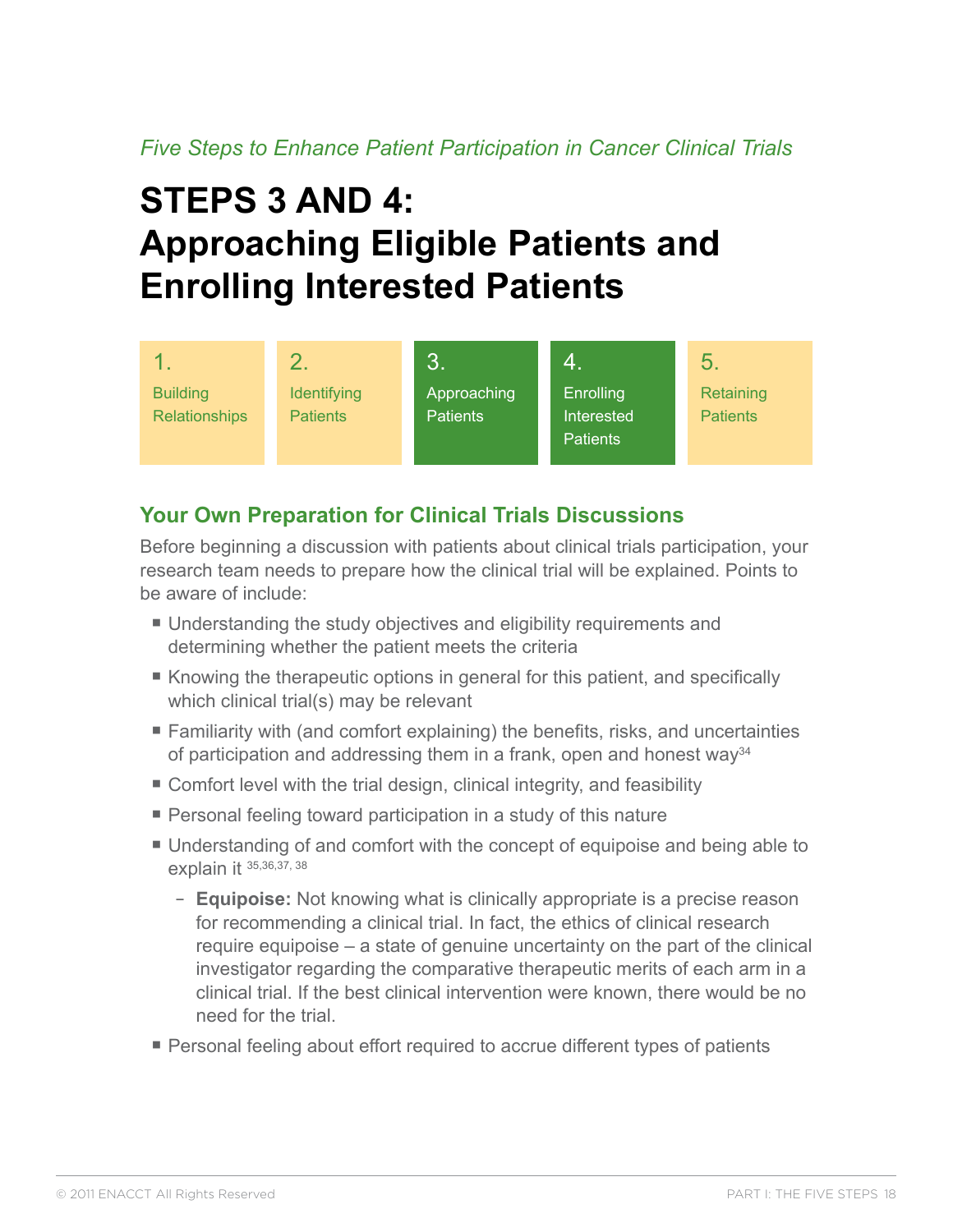## <span id="page-20-0"></span>**Eight Tips for Cancer Clinical Trial Discussions with Patients<sup>35</sup>**

- 1. Begin with discussing standard treatment options that are available to the patient. "This is how we treat your condition today."
- 2. Discuss how approaches to cancer treatment have changed over time and the evolution of the standard of care—the message is that all new approaches for cancer treatment have been developed through clinical trials.
- 3. Discuss how science and clinical research, in particular, is leading us toward even better approaches to treatment, with fewer side effects.
- 4. Explain how patient participation is needed to realize the promise of improved cancer treatment options.
- 5. Do not say "**randomized**". Do not define randomization as a "flip of a coin" or assignment "by chance". Say "Patients who agree to be in this clinical trial are assigned to different groups; this selection is done by computer. Although we know what medicine each group of patients will be given, neither doctors not patients can choose the group they are assigned to."
- 6. Address the myth of placebo. Say "Everyone is treated; no one in a cancer treatment clinical trial receives placebo instead of treatment they need."
- 7. Talk about the importance of the informed consent process.
- 8. Talk about the role of the patient's family in decision making and encourage the patient to take the informed consent home and allow the family to read.

#### **What are Racial/Ethnic Minority Groups?**

As classified by the US Office of Management and Budget, these groups include:

- American Indian or Alaska Native Asian
- Black or African American
- Native Hawaiian or Other Pacific Islander
- White
- OMB recognized ethnic groups include "Hispanic or Latino"

It is important to note that while these are how various populations are categorized per OMB guidelines, these terms may not necessarily be how individuals define themselves. Further, attitudes and beliefs related to cancer and medical research may vary across groups.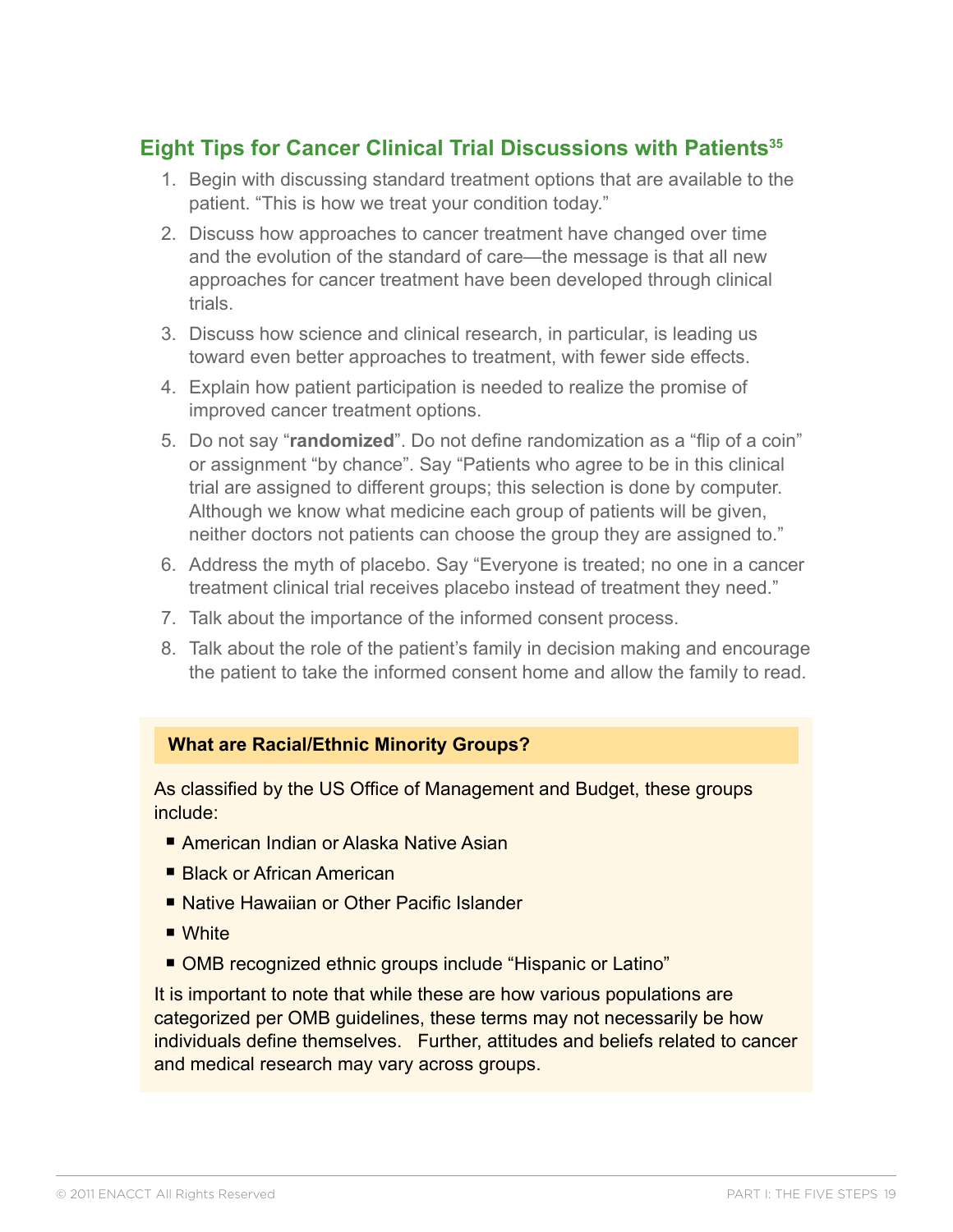#### **Working with Patients from Ethnic/Racial Minority Groups**

For racial and ethnic minority group members, it is also important to consider the following:

- Those conducting clinical research in minority communities should strive to ensure that research teams include people with the same cultural, racial/ethnic, and language backgrounds as prospective research participants. Individuals should have familiarity with particular community customs, patterns, and values; mere racial or ethnic concordance is not sufficient. Identifying members of the community or institutional staff who share the same ethnic background as the target group has been a very successful strategy for community outreach, community education, recruitment, and data collection 39,40,41,42,43,44,45,46,47,48 and may also maximize study participation.
- Stress the importance of enrollment in trials in impacting the future health of the family and future generations.
- Stress the importance of high quality care, of which clinical trials are a part.
- Emphasize the fact that because people are monitored closely under clinical trial protocols, they may a higher quality of medical care and follow up than do those who are not enrolled in clinical trials.
- Promote the balance of spirituality, faith, medicine, and science.

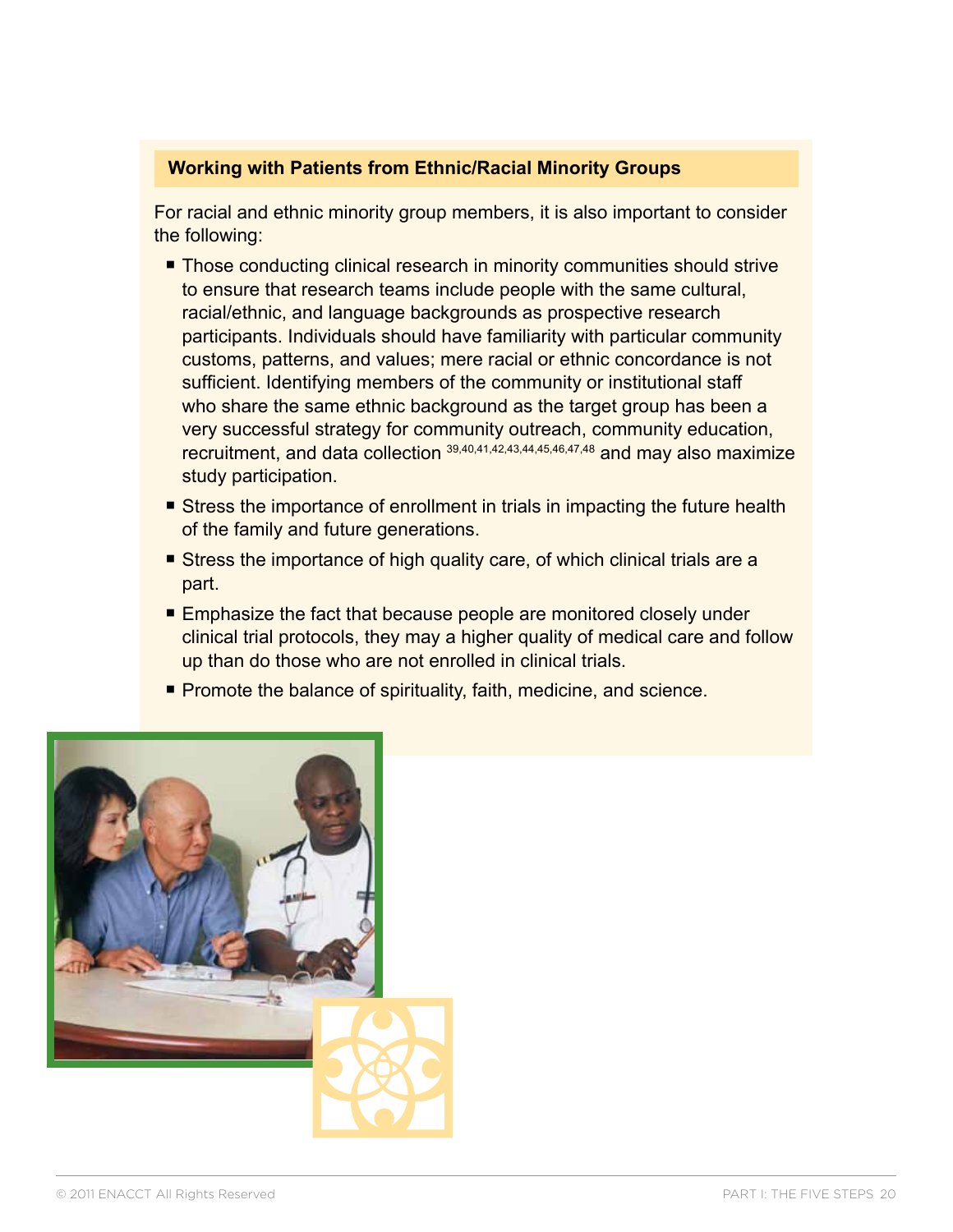## <span id="page-22-0"></span>**Addressing Common Concerns Patients/Families May Have about Clinical Trial Participation**

To begin this conversation, consider asking, "What concerns do you have about the possibility of joining this study?" Below are common questions families may have about cancer clinical trial participation, as well as suggestions for how to respond to these concerns. **Be sure to address all concerns in a frank, open, and honest manner.**

#### **What are cancer clinical trials?**

- Cancer treatment clinical trials are research studies with people that seek to find new ways to treat cancer. These trials test the effectiveness of new treatments or new ways of using current treatments in people who have cancer.
- The treatments tested may include new drugs or new combinations of currently used drugs, new surgery or radiation therapy techniques, and vaccines or other treatments that stimulate a person's immune system to fight cancer. Combinations of different treatment types may also be tested in these trials.

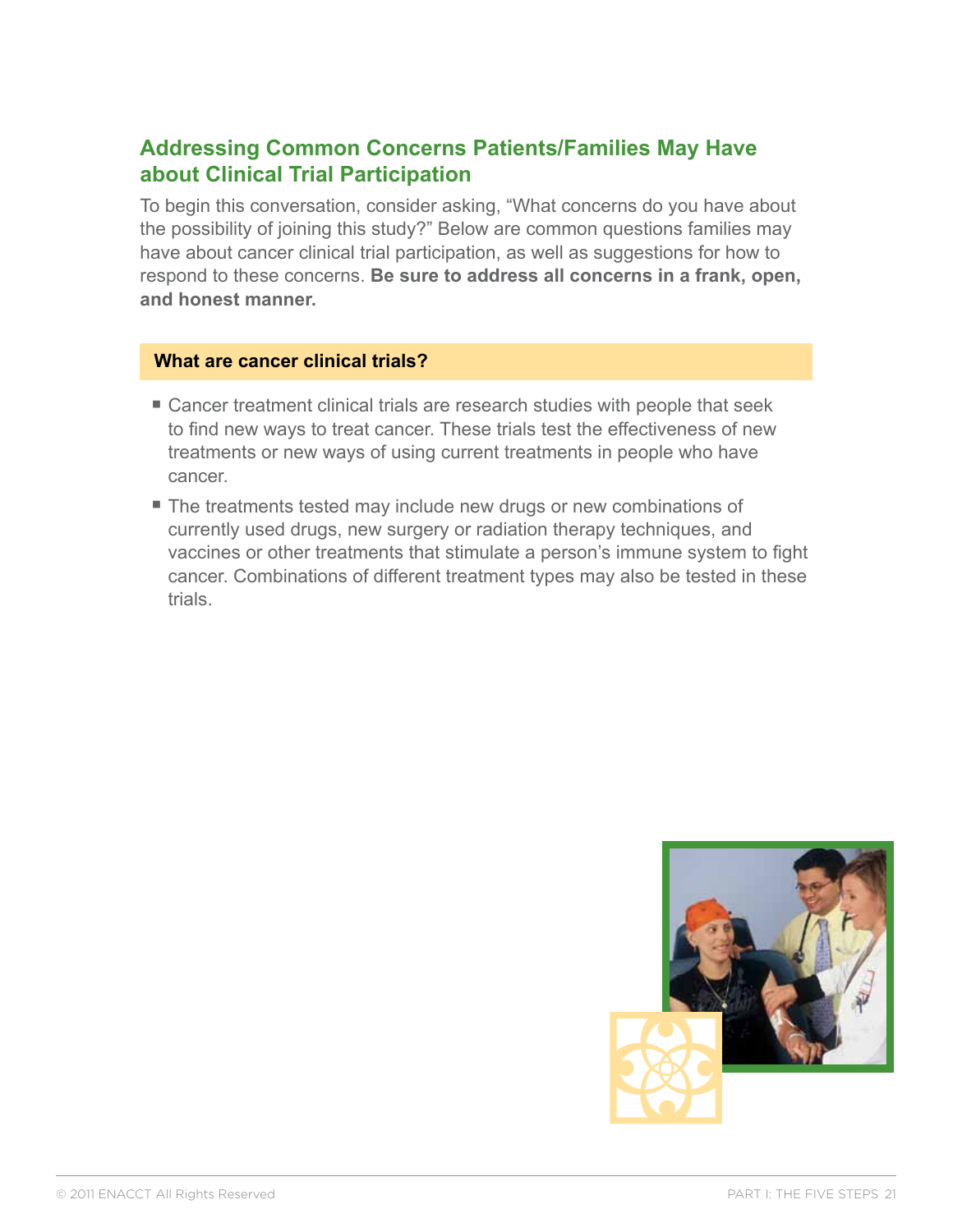### **What are the types of clinical trials?**

Clinical trials differ by type and phase, but they all involve rigorous scientific testing. Each type of clinical trial attempts to answer different research questions:

- **Treatment.** These trials test the effectiveness of new treatments or new ways of using current treatments in people who have cancer, as noted above.
- **Prevention.** While most cancer prevention trials involve healthy people who have not had cancer, some trials involve people who have had cancer in the past; these trials test new approaches that may help prevent the return (recurrence) of the original cancer or reduce the chance of developing a new type of cancer.
- **Quality of life or supportive care.** These trials focus on the comfort and quality of life of cancer patients.
- **Screening and early detection trials** aim to discover new ways of finding cancer in people before they have any cancer symptoms.
- **Diagnostic trials** aim to develop better tools for classifying types and stages of cancer, and managing patient care.
- Genetics trials aim to determine how one's genetic makeup can influence detection, diagnosis, prognosis, and treatment.

**If a patient agreed to join a cancer clinical trial is there a chance she/he will receive a "placebo" (e.g., sugar pill) instead of a therapy that could treat their cancer?**

■ This is a common misunderstanding and why some cancer patients are reluctant to enter cancer clinical trials. Placebos (also called sugar pills) are rarely used in cancer clinical trials and **are never used in place of appropriate treatment.** 

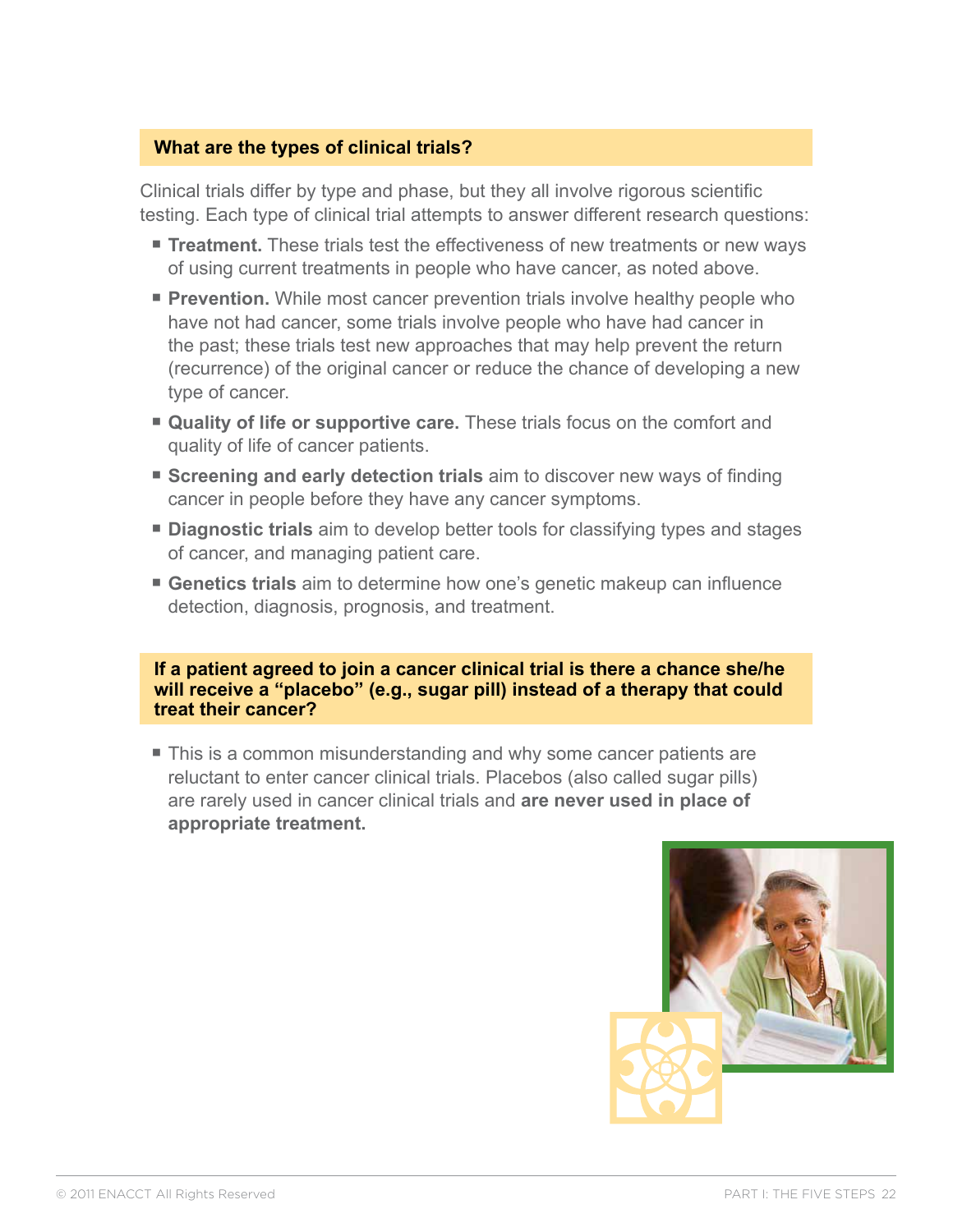#### **I've always heard bad things about clinical trials. Aren't clinical trials just experimenting with people?**

- Many people think that participant rights are not protected in clinical trials because of past abuses of research participants. However, **all patients who participate in clinical trials have rights that are protected under the law**. Under the informed consent process, you would have the right to know everything that is going to happen in a study. You also have the right to leave a clinical trial at any time and for any reason.
- Patients who participate in clinical trials have both rights and **protections to make sure their privacy and well being are maintained:**
	- One of the most important protections is **informed consent.** Informed consent is a process where someone from the research team, explains in clear and understandable language the purpose of the trial what will happen during the trial, and the trials' potential risks and benefits. This person must also explain that patients have the right to make an independent decision about participating and have a right to leave the study at any time.
	- The informed consent process continues by the patient signing a written document stating that he or she entered the trial of his or her own free will, without being pressured, and that he or she has full knowledge and understanding of the clinical trials and possible benefits. The informed consent process does not end once the form is signed. If new benefits, risks, or side effects are discovered during a study, the researchers must inform study participants.

#### **Would patients have costs to pay if they were on a clinical trial?**

**Participating in a clinical trial does not guarantee free medical treatment and care** and there may be limitations to what costs are covered. It is important to ask your doctor or research team about their experiences with medical plan coverage for the trial you are considering.

There are three kinds of costs associated with clinical trials:

- **Patient care** costs fall into two categories:
	- Usual care costs, such as doctor visits, hospital stays, clinical laboratory tests, x-rays, etc., which occur whether a patient is participating in a trial or receiving standard care. These may or may not be covered by a thirdparty health plan, such as Medicare or private insurance.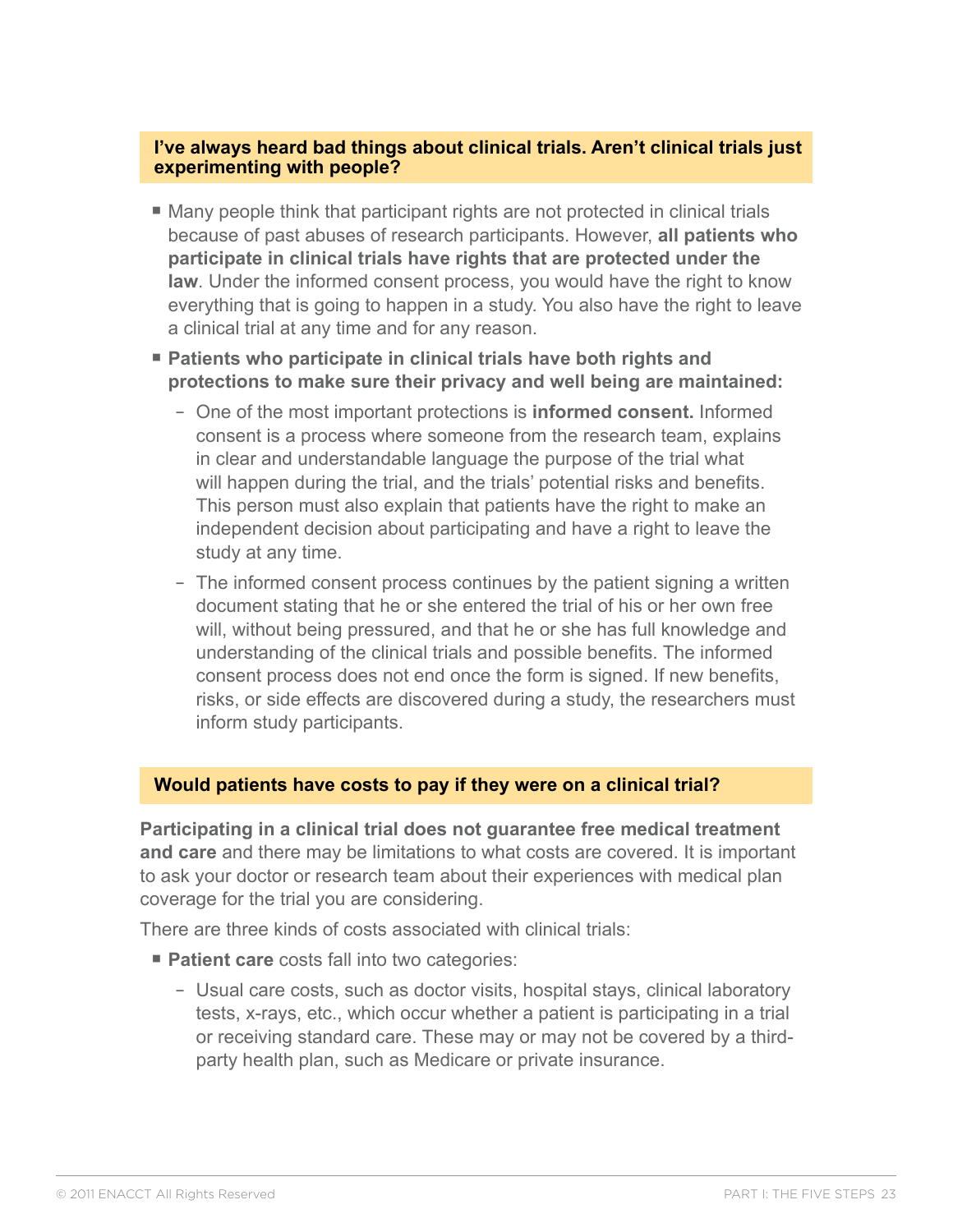- Extra care costs are a second category of costs associated with clinical trial participation, such as additional tests required. These may or may not be fully covered by the clinical trial sponsor and/or research institution, and they may or may not be covered by a third-party health plan, such as Medicare or private insurance.
- **Research costs** are those associated with conducting the trial, such as data collection and management, research physician and nurse time, analysis of results, and tests purely performed for research purposes. Such costs are usually covered by the sponsoring organization, such as a pharmaceutical company or the NCI.

Depending on the type of trial, the insurance company may be willing to pay for some or all costs of treatment. Health plans may specify other criteria a trial must meet to be covered. The trial might have to be sponsored by a specified organization, be judged "medically necessary" by the health plan, not be significantly more expensive than treatments the health plan considers standard, or focus on types of cancer for which no standard treatments are available. **Currently a majority of states require that insurance plans pay for the costs of certain clinical trials, including routine expenses, such as doctor visits, hospital stays, laboratory tests and x-rays. See [http://www.cancer.gov/](http://www.cancer.gov/clinicaltrials/ctlaws-home) [clinicaltrials/ctlaws-home](http://www.cancer.gov/clinicaltrials/ctlaws-home).**

- **Medicare** will pay for the routine costs for some government sponsored clinical trials.
- **TRICARE, the Department of Defense's military defense system, will pay** for the medical costs phase II and phase III cancer prevention (including screening and early detection) and treatment trials sponsored by the National Cancer Institute (NCI).
- **The Department of Veterans Affairs** (VA) will pay for medical costs for eligible veterans participating in prevention, diagnosis, and treatment clinical trials sponsored by the NCI.

**With the enactment of the Patient Protection and Affordable Care Act in 2010, the US will soon require all health insurers to pay for routine costs of care delivered in phase I through phase IV clinical trials, including trials focused on prevention and early diagnosis. In 2014, insurers will be prohibited from denying coverage for routine care that they would otherwise provide just because an individual is enrolled in a clinical trial. They will also be prohibited from dropping coverage because an individual chooses to participate in a clinical trial.**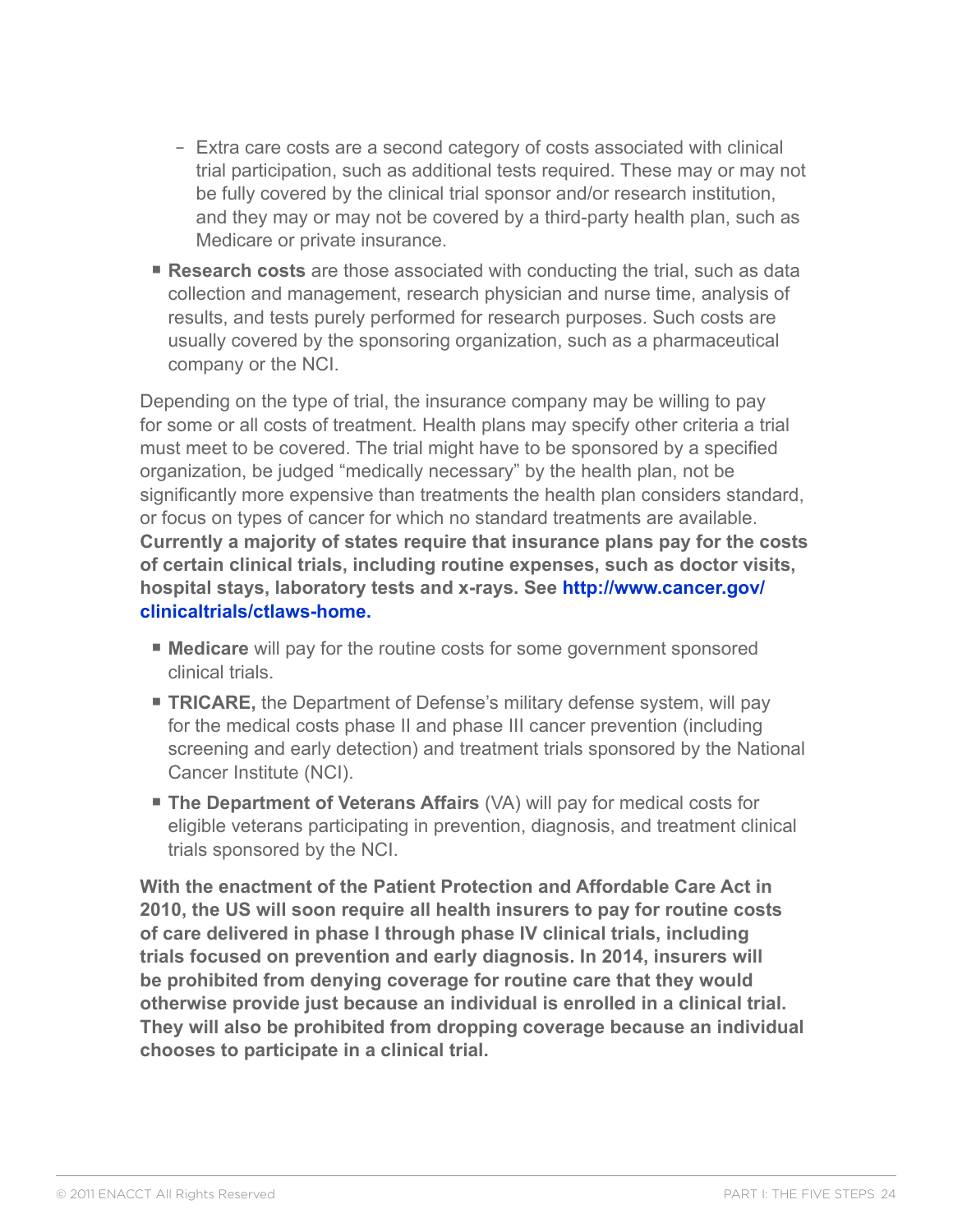### **What are the possible benefits and risks of participating in a clinical trial?**

Every clinical trial has both benefits and risks. Possible benefits may include:

- Participants have access to promising new treatments or approaches that are often not available outside the clinical trial setting.
- The treatment being studied may be more effective than the current standard treatment.
- Participants receive regular and careful medical attention from a research team that includes doctors and other health professionals.
- Participants may be the first to benefit from the new treatment under study.
- Results from the study may help others in the future.

Risk is dependent on the type and phase of trial. Possible risks may include:

- New treatments or procedures under study are not always better than the standard care to which they are being compared.
- New treatments may have side effects or risks that doctors do not expect or that are worse than those resulting from standard care.
- Participants in randomized trials will not be able to choose the treatment they receive.
- Health insurance and managed care providers may not cover all clinical trials costs.
- Participants may be required to make more visits to the doctor than they would if they were not in the clinical trial.

#### **Are cancer clinical trials the treatment of "last resort?"**

■ Clinical trials are not only for those with the most advanced disease. Many patients with many different types of cancer receive their first treatment as part of a clinical trial. Other patients participate in clinical trials after they have already been treated with one or more standard treatments.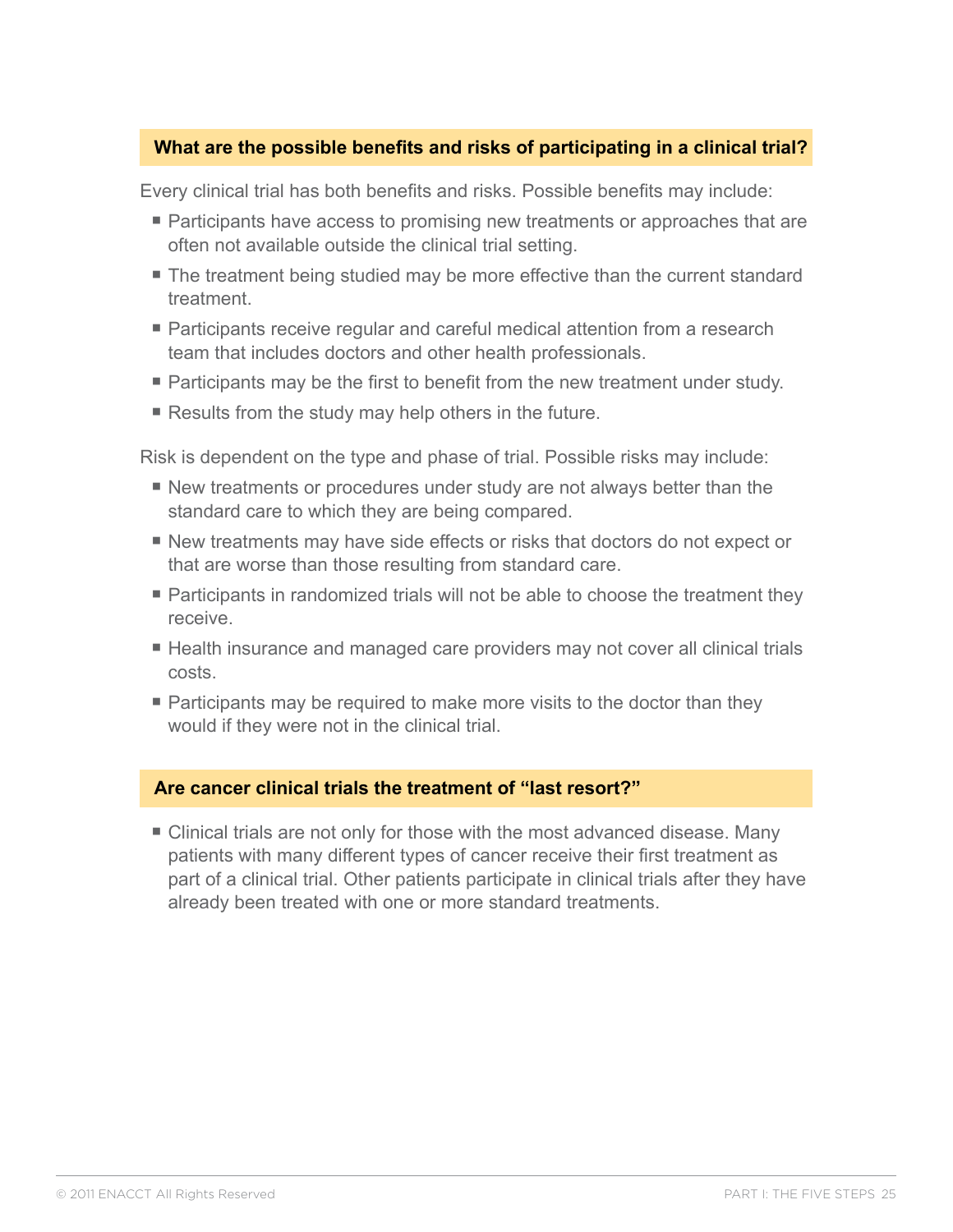#### **If someone is in a phase III trial and it is found that there is a clear advantage for the participants in the other group, what happens?**

■ If early results show that there is a clear advantage for one of the study groups, the sponsor of the study may choose to end the trial early. At this time, patients have the option to "cross over" to the group receiving the more beneficial treatment.

#### **Can a person be put in a clinical trial without his or her knowledge?**

■ No. The law requires that the health care team overseeing the trial explain all information about the trial, so that patients can make an informed decision about participating in a trial. The healthcare team must also explain that patients have the right to leave the study at any time.

#### **Why are patients assigned to groups? Why can't they choose the group they want to be in?**

- Patients who agree to be in many clinical trials are assigned to different groups; this selection is done by a computer. Although we know what medicines each group of patients will be given, neither doctors nor patients can choose the group they are assigned to. This process is called "**randomization**."
- Randomization helps avoid what is called bias: having a study's results affected by a doctor's beliefs or choices and, therefore, unevenly slanted toward one side or the other.
- Randomization also ensures that the groups of patients being compared (those who receive the treatment under study compared with those who receive the standard treatment) are as similar as possible and, therefore, comparable. At the end of the trial, if one group has a better outcome than the other, researchers will be able to conclude with some confidence that one treatment is better than the other.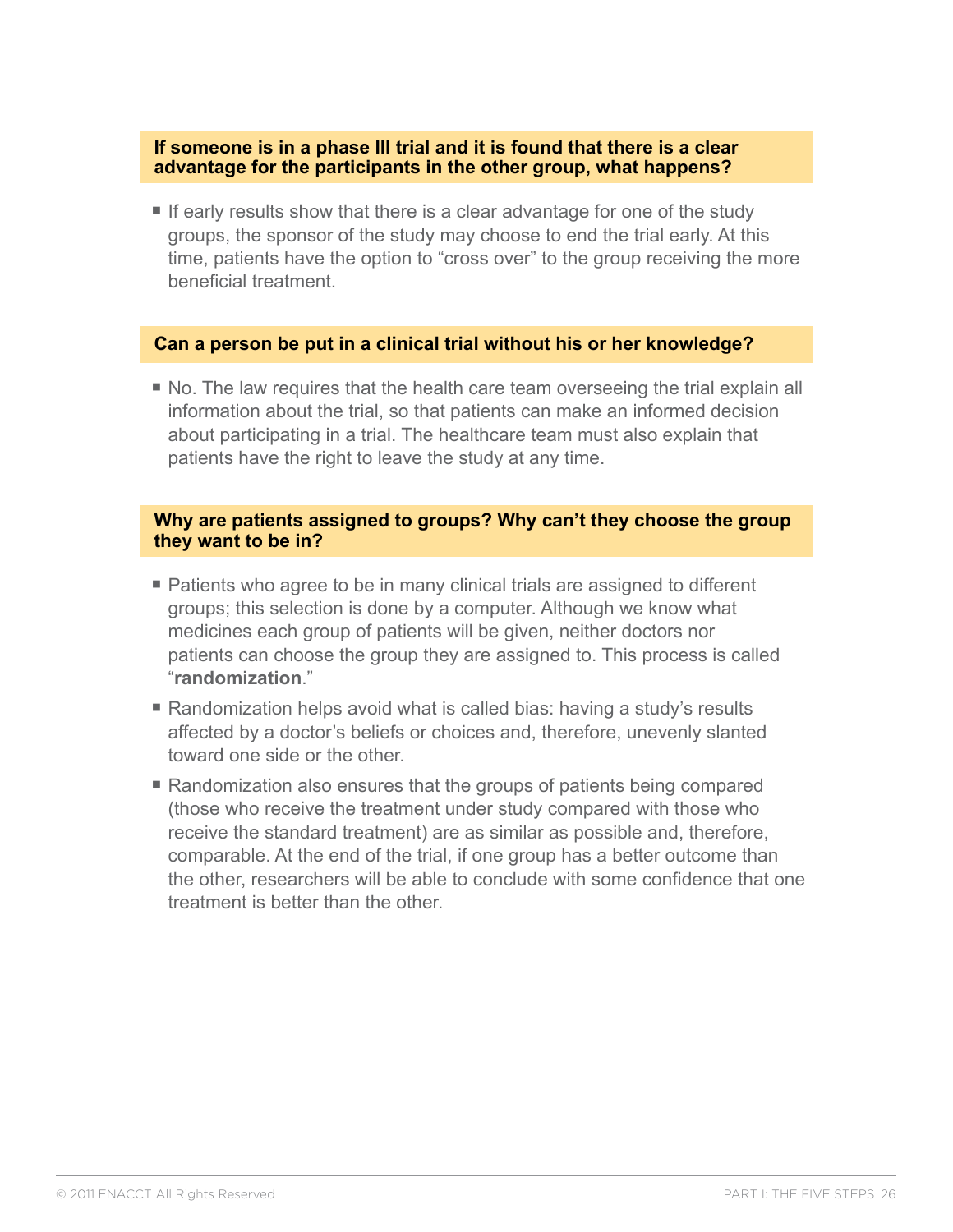### **What will happen if the treatment the patient gets in a trial doesn't work for the patient?**

■ Clinical trial participants are monitored closely and are kept informed of the treatment's effect and disease progression. **It is not ethical to keep patients who are responding poorly in the clinical trial.** Clinical trial participants are monitored closely and will be taken off the clinical trial if they are doing poorly or if their side effects cannot be managed.

#### **What about side effects?**

■ All cancer treatments may have side effects. The treatment studied in the clinical trial may have side effects that are unknown or worse than those caused by the standard the treatment for the disease. Clinical trial participants are monitored closely and will be taken off the clinical trial if they are doing poorly or if their side effects cannot be managed.

#### **Why are there so many restrictions about who can join each clinical trial?**

■ Clinical trials are conducted under strict criteria to protect patient's safety, while allowing researchers to answer the question that is being studied. For example, some patients have health problems that could be made worse by the treatment under study; in this case, they would not meet certain criteria and, therefore, would be excluded from a trial. Eligibility criteria that are frequently evaluated include age, gender, the specific kind or duration of the disease, what prior treatments been received, or what other medical conditions a patient may have.

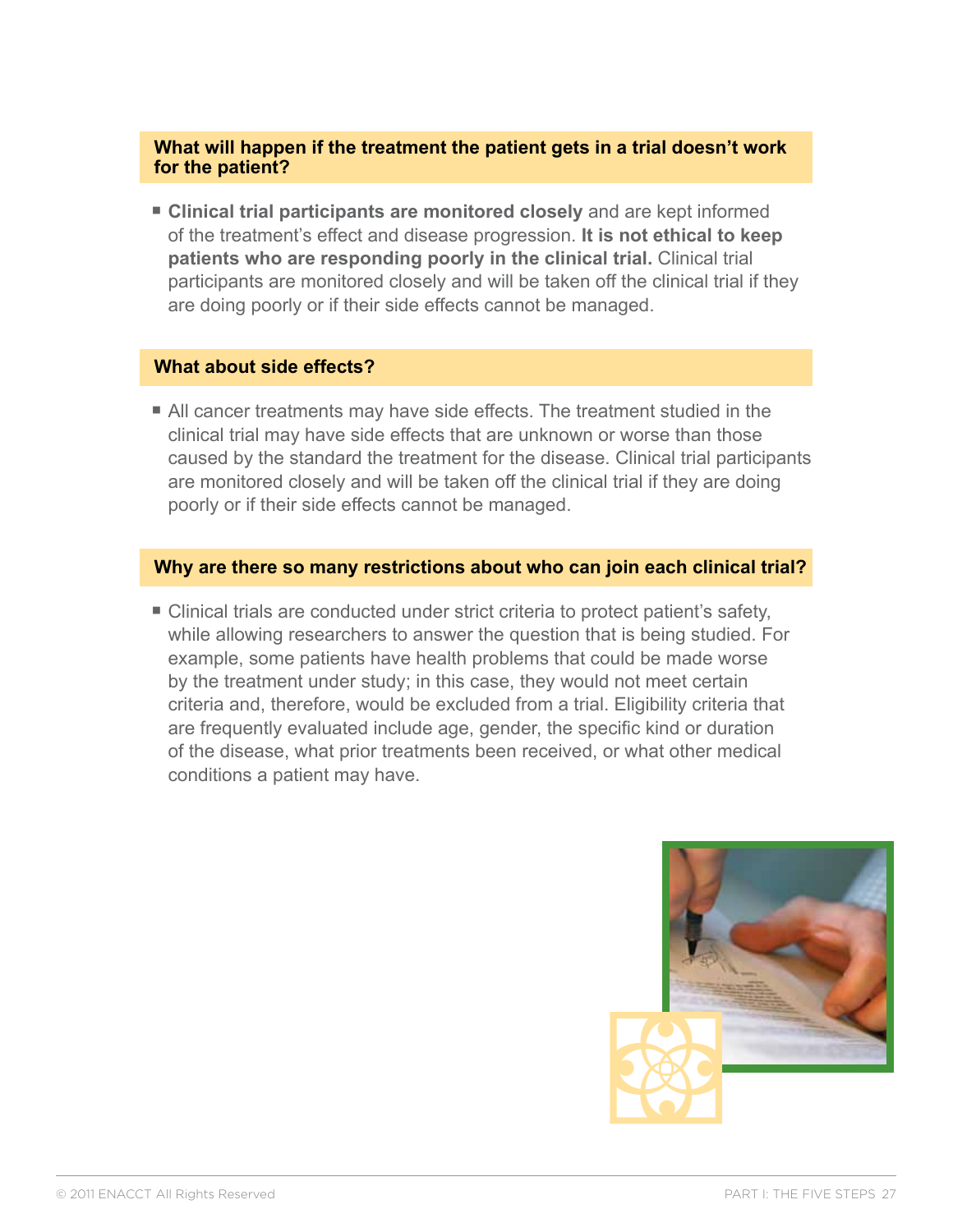## <span id="page-29-0"></span>**Enrolling Patients onto a Trial: Maximizing the Effectiveness of the Consent Process**

Patients enrolling onto a clinical trial need to be able to offer an informed consent, meaning the information about the trial has been presented both verbally and in writing in a manner that allows the potential participants to understand the various aspects of the study, its risks and benefits, expectation of study participants, etc. It is thus important for clinical trial teams to use tools and resources available to optimize patients' enrollment experience. The following are a few examples of effective strategies and instruments to use.

#### **Approaches to enhance literacy**

#### ■ **Improve Verbal Communication**

- $\blacksquare$  Focus on the discussion more than the form.
- Speak slowly and use simple language.
- Use the teach back technique—ask the patient to repeat in their own words their understanding of the purpose and procedures and rights outlined in the consent document.
- Use "chunks and checks" technique—provide the patient with only two or three concepts a time and check for understanding of information through teach back.

### ■ Complement and Modify Written Language—even beyond the consent **form**

- Simplify language, use common words and an active voice.
- § Write simple instructions for the patient to take home. Number the steps to be taken.
- Read and review instructions with the patient. Underline or circle key points.
- Use translated/transcreated materials.
- Use pictures and diagrams to supplement written information. Consider use of flow chart to explain protocol, illustrating what happens on day one, day ten, month 3, etc.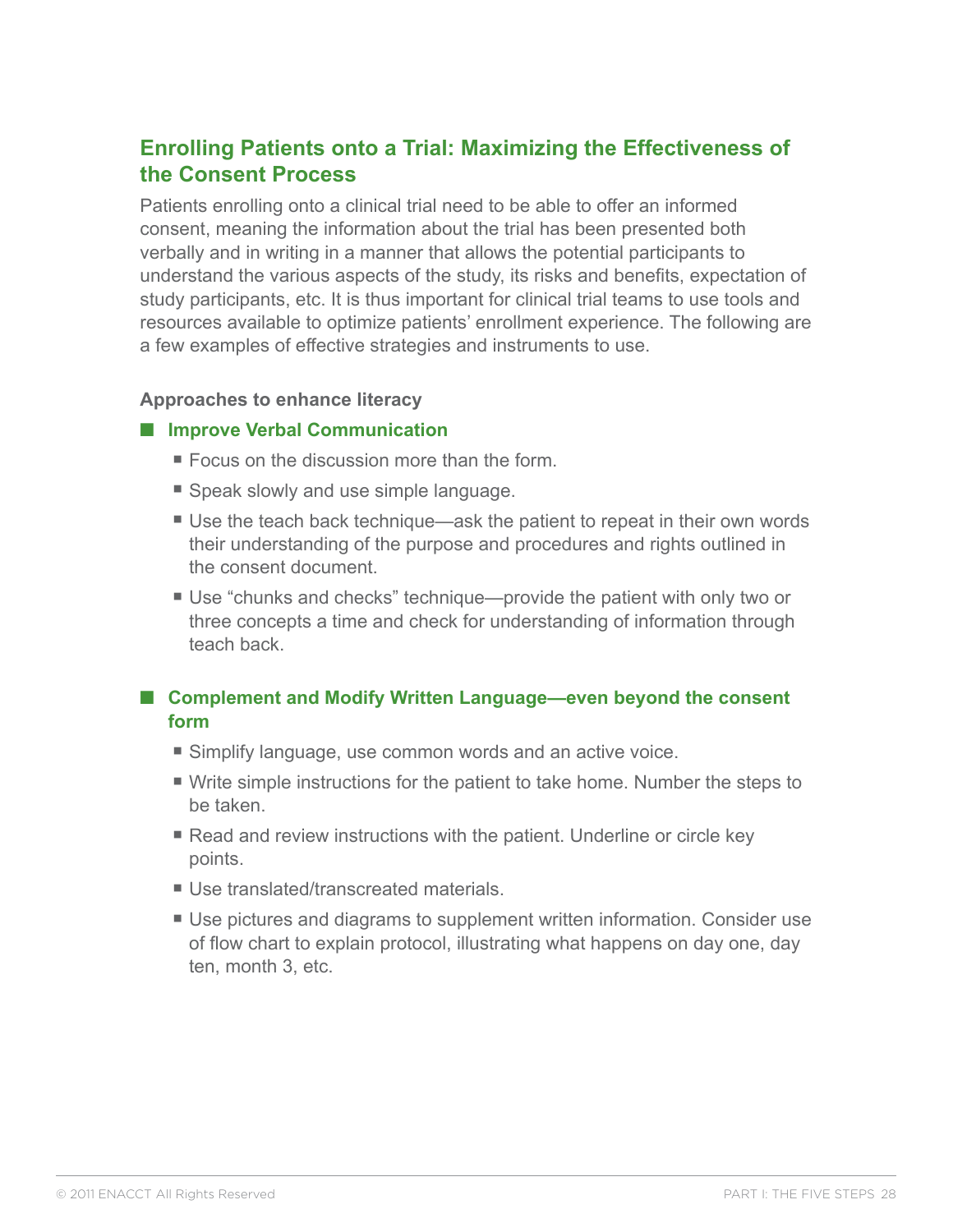### ■ **Create a Shame-Free Environment**

- Involve all staff in the effort to simplify and clarify written and oral communication.
- Identify those with low literacy skills. Some of the clues you might look for to assess low literacy are: comments that they left their glasses home today, taking a long time to complete forms, incomplete forms, information revealed during the social history, inability to tell you what meds they are taking, how they take them and what they are for.
- Give permission to ask questions by saying something like, "Many people have difficulty reading and understanding the medical information I give them so please feel comfortable asking questions if there's something you don't understand."

### ■ Use Available Resources

- Ask the patient if he or she would like to invite a family member or friend to accompany him/her to the counseling and planning portion of the visit. Do not use the family member or friend to interpret, however.
- Use language line or interpreters to interpret the process, not translate the form.

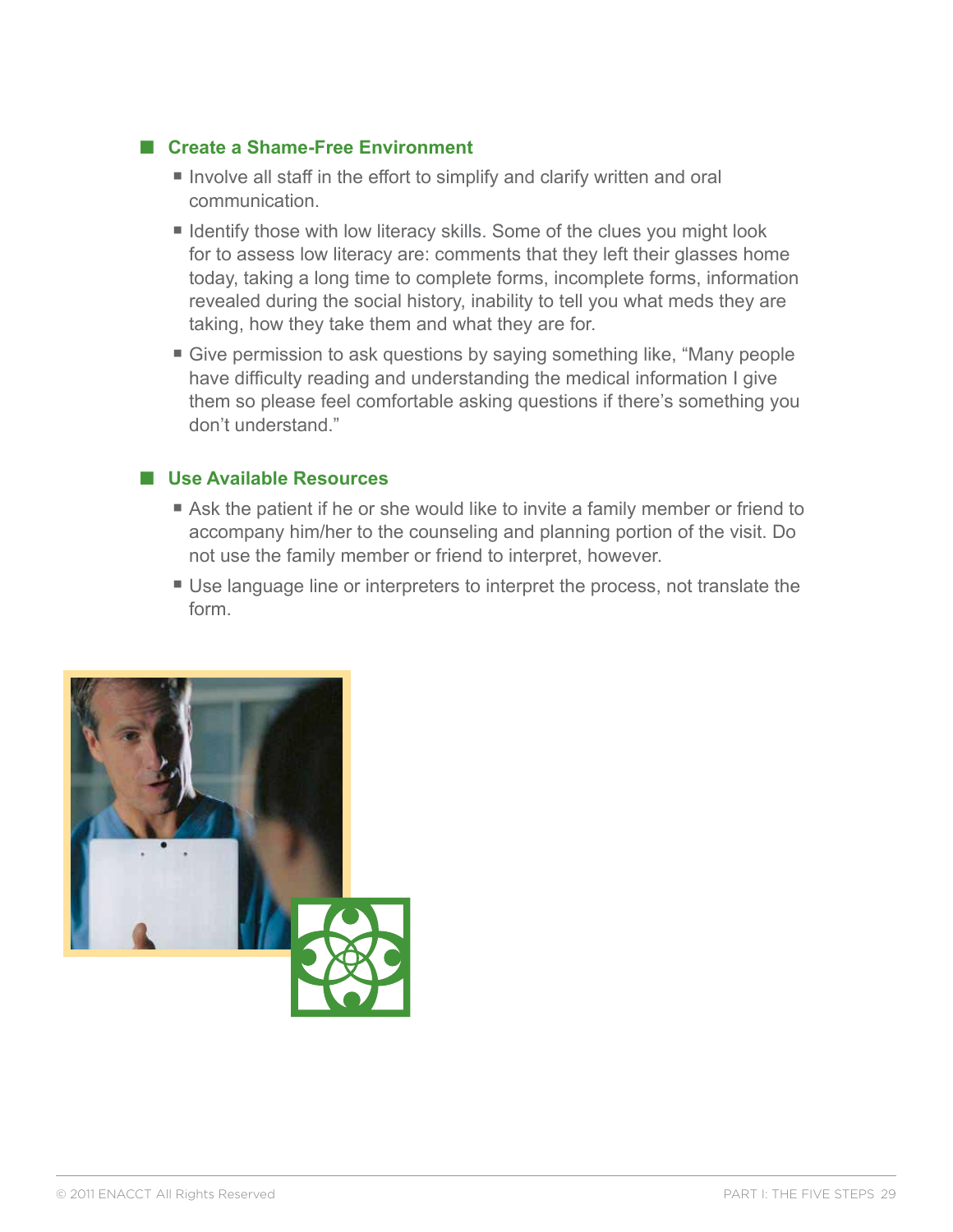## <span id="page-31-0"></span>**Step 5: Retaining Patients in a Study**



*The participant's comfort level while at the study site is of significant importance. Make the participant as comfortable as possible by presenting yourself, the study site offices, and waiting room as welcoming and accommodating as possible.* 

#### **Recruitment and Retention Planning**

Most research teams have minimal time and resources for recruitment, outreach, and retention planning, but planning ahead increases the likelihood of recruitment success. Clinical trials implemented within your research team's practice should include a detailed recruitment plan by site that includes contingency planning. Research teams should not assume that all trial participants will come from passive efforts.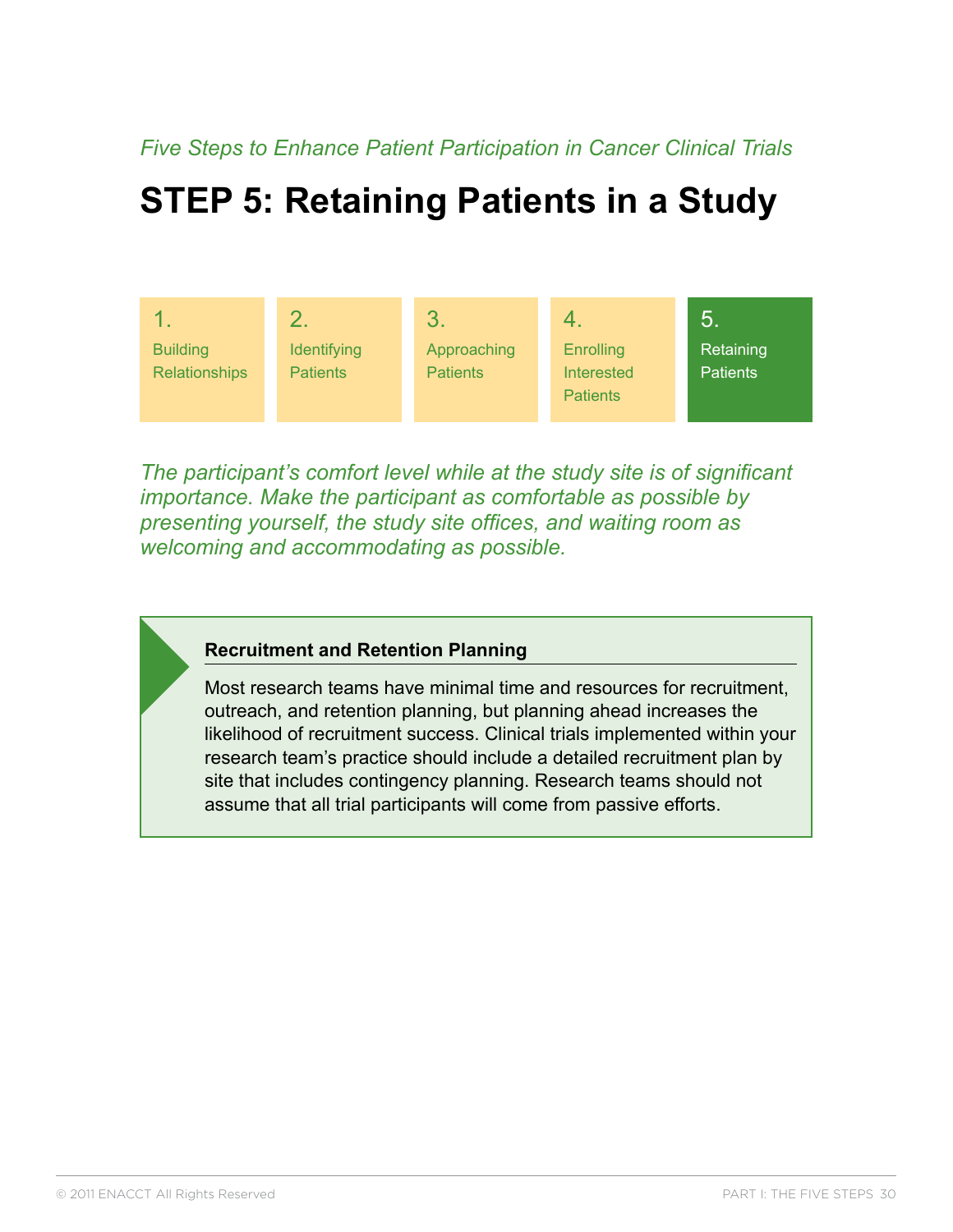## <span id="page-32-0"></span>**Recruitment and Retention Plan Outline**

This outline provides an overview of the phase and steps in an effective recruitment and retention plan.

### **Phase I: Pre-Initiation—Strategy Development**

This phase should begin several months before actively recruiting.

- **Step 1:** Determine protocol staff assignments
- **Step 2:** Assess protocol design and implications for recruitment
- Step 3: Identify referral sources and plan frequency of contact
- **Step 4:** Determine and document metrics for continuous evaluation of recruitment and retention performance
- **Step 5:** Develop staff training plans and materials
- Step 6: Determine how you will acknowledge the efforts of recruiters and consortium staff
- Step 7: Plan to ensure a comfortable and pleasant clinic environment/experience
- **Step 8:** Plan for retention "gifts"
- Step 9: Develop recruitment budget

#### **Phase II: Active Recruitment—Implementation of Strategies**

- Step 1: Implement recruitment and retention plans
- **Step 2:** Assess eligibility of potential participants
- **Step 3:** Implement consistent approach in consenting patients
- **Step 4:** Implement continuous evaluation strategies as planned during pre-initiation phase

#### **Phase III: Retention and Compliance**

- **Step 1:** Implement system to maintain contact with and provide support to staff, referring physician, and participants
- Step 2: Implement systems that will ensure ongoing pleasant clinic visits
- **Step 3:** Continue tracking systems and implement alternate plans, if necessary

#### **Phase IV: Evaluation—Documentation of Outcome of Strategies**

■ **Step 1:** Implement periodic (monthly) monitoring system that provides rapid feedback regarding efficacy and costs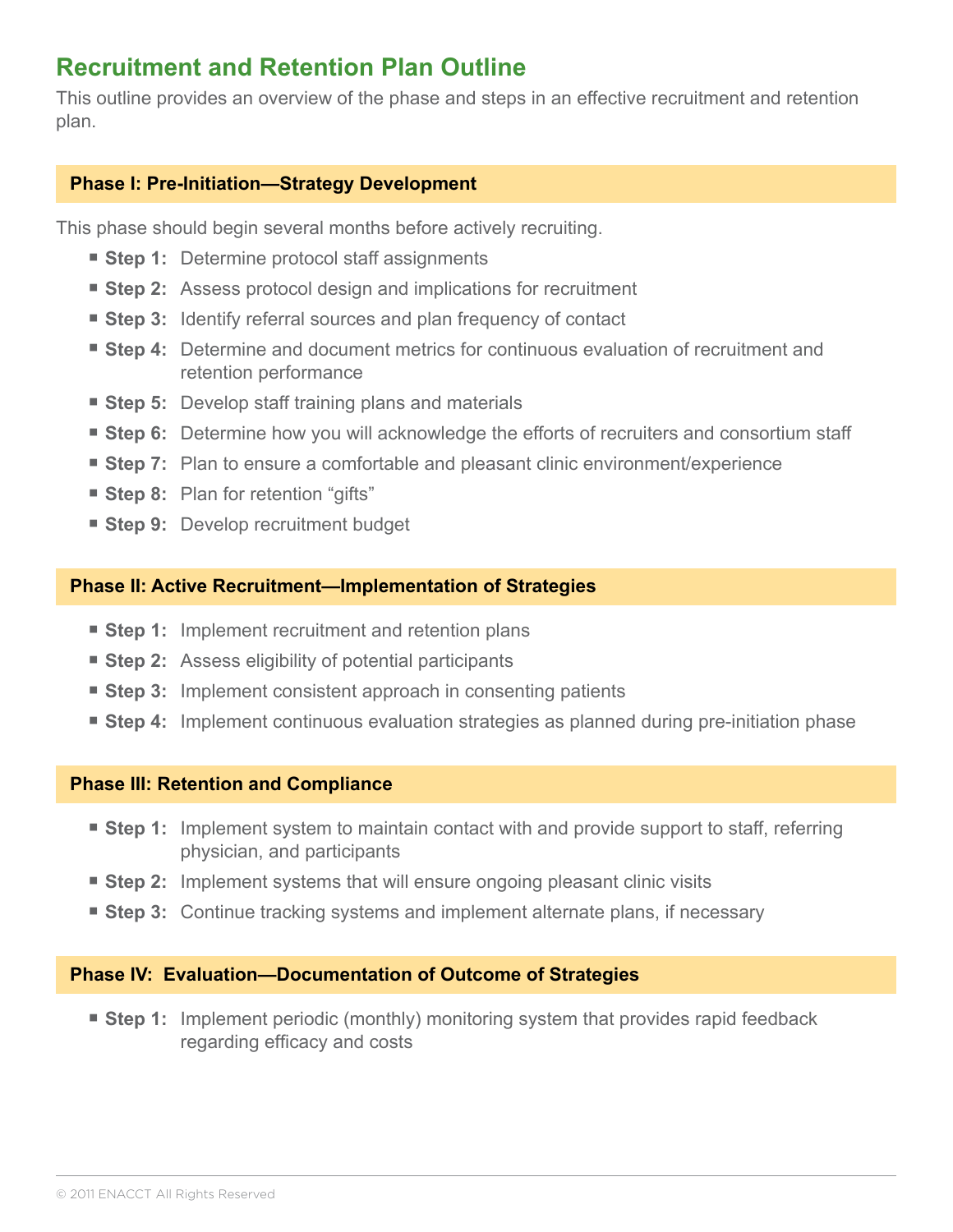<span id="page-33-0"></span>

Guide and Workbook

**PART II: Sample Plans and Forms**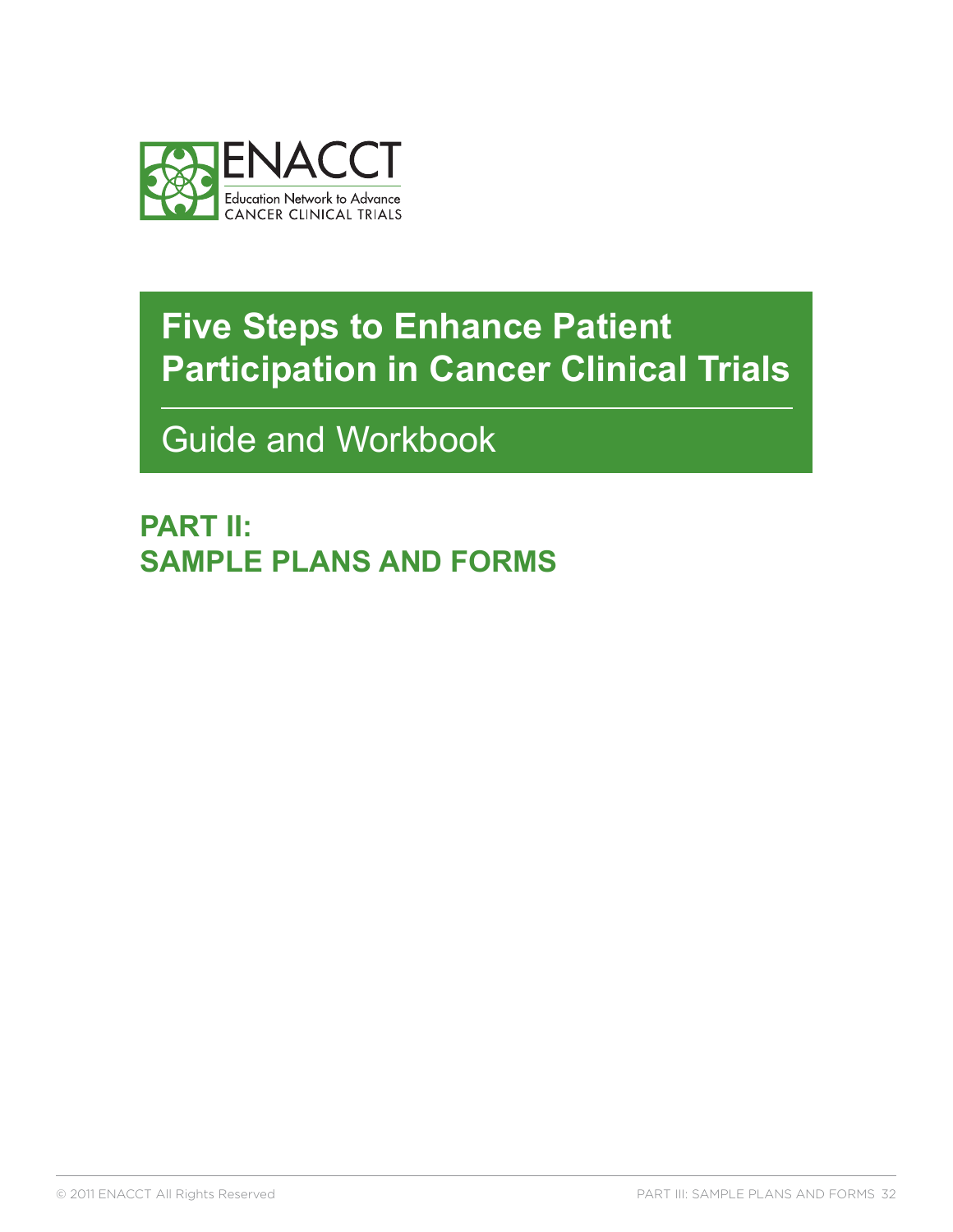<span id="page-34-0"></span>"

Patient Identification Number: xxxxxxxx *Record the Patient ID for your records*

#### 1. Date of patient screening: (ex. MM/DD/YYYY)

| <b>PATNEINT DEMOGRAPHICS</b>    |                                                                                                                             |                                                                                                                   |                                                                                   |
|---------------------------------|-----------------------------------------------------------------------------------------------------------------------------|-------------------------------------------------------------------------------------------------------------------|-----------------------------------------------------------------------------------|
| 2. Ethnicity (select only one): | $\Box$ Hispanic or Latino                                                                                                   | $\Box$ Non-Hispanic/Latino                                                                                        | $\Box$ Unknown                                                                    |
| 3. Race:                        | □ American Indian or Alaska<br><b>Native</b><br>$\Box$ Black or African American<br>$\Box$ Not Reported, Patient<br>Refused | $\Box$ Native Hawaiian or Other<br>Pacific Islander<br>$\Box$ White<br>$\Box$ Not Reported, Data Not<br>Available | $\Box$ Asian<br>$\Box$ More Than One Race<br>□ Unknown, Patient Unsure of<br>Race |
| 4. Gender (select only one):    | $\Box$ Male                                                                                                                 | $\Box$ Female                                                                                                     |                                                                                   |

#### 5. Age (ex.43):

#### PROTOCOL SCREENING METHODS

#### 6. Protocol for which the patient was screened (select only one):

| $\Box$ ECOG E1505 (Lung)           | □ CALGB 50303 (Lymphoma) Tissue Procurement |
|------------------------------------|---------------------------------------------|
| □ ECOG E2804 (Renal Cell) Phase II | CALGB C80405 (Colorectal)                   |
| □ ECOG E2805 (Adiuvant Renal)      | NCCTG N0147 (Adiuvant Colon)                |
| $\Box$ ECOG E5202 (Adjuvant Colon) | $\Box$ NSABP B-42 (Breast)                  |
| $\Box$ PACCT-1 (TailoRx)           | □ NSABP C-10 (Colon) Phase II               |

#### 7. What method(s) were used to identify this patient for protocol screening (select all that apply):

| $\Box$ Chart review                                                            | $\Box$ Patient self referral                   |              |  |
|--------------------------------------------------------------------------------|------------------------------------------------|--------------|--|
| □ Tumor Board                                                                  | □ Physician referral: NCCCP Investigator       |              |  |
| □ Cancer/Tumor Registry                                                        | $\Box$ Physician referral: within institution  |              |  |
| $\Box$ Patient care rounds                                                     | $\Box$ Physician referral: outside institution |              |  |
| □ Multidisciplinary/disease site conferences                                   | $\Box$ Patient Navigator                       |              |  |
| $\Box$ Review of surgical schedule                                             | $\Box$ Response to advertisement               |              |  |
| 8. Was the patient navigator used in identifying the<br>patient for screening: | $\Box$ Yes                                     | $\square$ No |  |

#### 9. If the patient navigator was involved, indicate how they were involved (select all that apply):

 $\Box$  Navigator obtained consent for treatment  $\Box$  Navigator referred patient to the research team

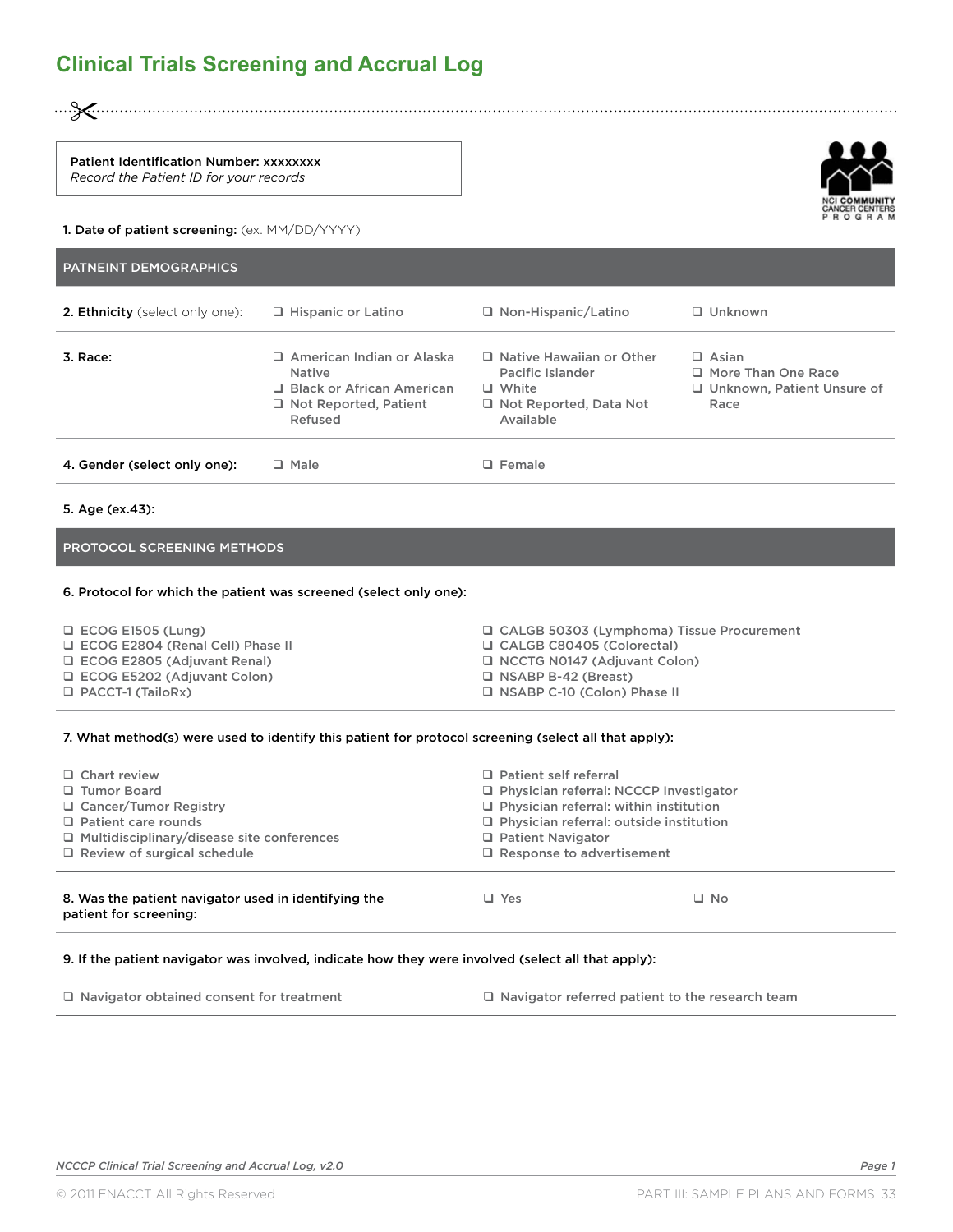| <b>PROTOCOL SCREENING</b>                                                                     |                       |                                                                    |
|-----------------------------------------------------------------------------------------------|-----------------------|--------------------------------------------------------------------|
| 10. Did the patient enroll in the protocol:                                                   | $\Box$ Yes            | $\Box$ No                                                          |
|                                                                                               |                       |                                                                    |
| 11. If the patient did not enroll in the protocol, indicate the reason why (select only one): |                       |                                                                    |
| $\Box$ Patient did not meet trial eligibility criteria (skip to question<br>13)               | (skip to question 15) | $\Box$ Patient was eligible but MD declined to offer participation |

- $\Box$  Urgency to initiate treatment
- $\Box$  Patient not referred to the research team
- $\square$  Recurring patient/ not new patient
- $\square$  Insufficient medical records at time of screening
- q Other (Text): \_\_\_\_\_\_\_\_\_\_\_\_\_\_\_\_\_\_\_\_\_\_\_\_\_\_\_\_\_\_\_\_\_\_\_\_\_\_\_\_
- 13. If the patient did not meet trial eligibility criteria, indicate the reason why (select all that apply):
- $\Box$  Performance status
- q Abnormal labs
- $\Box$  Abnormal organ function
- $\Box$  Prior therapy
- $\Box$  Time requirement from surgery or therapy
- $\Box$  Co-morbidities
- $\square$  Insufficient or unavailable pathologic samples for study (including unclear margins)
- $\Box$  Does not meet genetic testing criteria
- $\Box$  Patient had progressive disease
- $\Box$  Other (Text):  $\_$

#### 14. If the patient was eligible but the patient declined participation, indicate the patient-related reason why (select all that apply):

| $\Box$ No desire to participate in research<br>$\Box$ Preference for standard treatment<br>$\Box$ Patient preferred another trial<br>$\Box$ Lack of awareness/education about trials<br>$\Box$ Perceived side effects / toxicities too great<br>$\Box$ Cultural / religious issues | $\Box$ Social issues (Housing, childcare)<br>$\Box$ Mistrust of research<br>$\Box$ Family member influenced against trial participation<br>$\Box$ Language barrier/lack of access to interpreter<br>$\Box$ Patient declined to be retested per protocol<br>$\Box$ Refused to have re-biopsy or further tissue collection |
|------------------------------------------------------------------------------------------------------------------------------------------------------------------------------------------------------------------------------------------------------------------------------------|--------------------------------------------------------------------------------------------------------------------------------------------------------------------------------------------------------------------------------------------------------------------------------------------------------------------------|
| $\Box$ No insurance coverage                                                                                                                                                                                                                                                       | $\Box$ Insurance company refused to pay for additional testing                                                                                                                                                                                                                                                           |
| $\Box$ Financial concerns/ indirect costs (work, etc)                                                                                                                                                                                                                              | $\Box$ Insurance company denied coverage                                                                                                                                                                                                                                                                                 |
| $\Box$ Travel & transportation issues                                                                                                                                                                                                                                              |                                                                                                                                                                                                                                                                                                                          |

#### 15 If the patient was eligible but the MD declined to offer participation, indicate the physician—related reason why (select all that apply):

| $\Box$ Preferred to offer standard of care                                                                                                                                                                          | $\Box$ Lack of knowledge/awareness of the trial by MD/research                                                                                                     |
|---------------------------------------------------------------------------------------------------------------------------------------------------------------------------------------------------------------------|--------------------------------------------------------------------------------------------------------------------------------------------------------------------|
| $\Box$ Preferred to offer a different trial                                                                                                                                                                         | staff                                                                                                                                                              |
| $\Box$ Medical concerns re: age/frailty of patient                                                                                                                                                                  | $\Box$ Lack of adequate reimbursement                                                                                                                              |
| $\Box$ Medical concerns re: patient tolerating treatment/                                                                                                                                                           | $\Box$ Physician declined to have patient retested per protocol                                                                                                    |
| performance status                                                                                                                                                                                                  | $\Box$ Insurance company refused to pay for additional testing                                                                                                     |
| $\Box$ Concerns over patient non-compliance/lack of social support<br>$\Box$ Lack of time for MD/research staff to offer patient the trial<br>$\Box$ Lack of MD/research staff time/support to administer the trial | $\Box$ Insurance company denied coverage<br>$\Box$ Refused to have re-biopsy or further tissue collection<br>$\Box$ Language barrier/lack of access to interpreter |

#### 16. If there was a language barrier, indicate the language spoken (select only one):

|  |  | □ Spanish □ French □ Chinese □ Korean □ Vietnamese □ Other □ N/A |  |
|--|--|------------------------------------------------------------------|--|
|  |  |                                                                  |  |

*NCCCP Clinical Trial Screening and Accrual Log, v2.0 Page 2*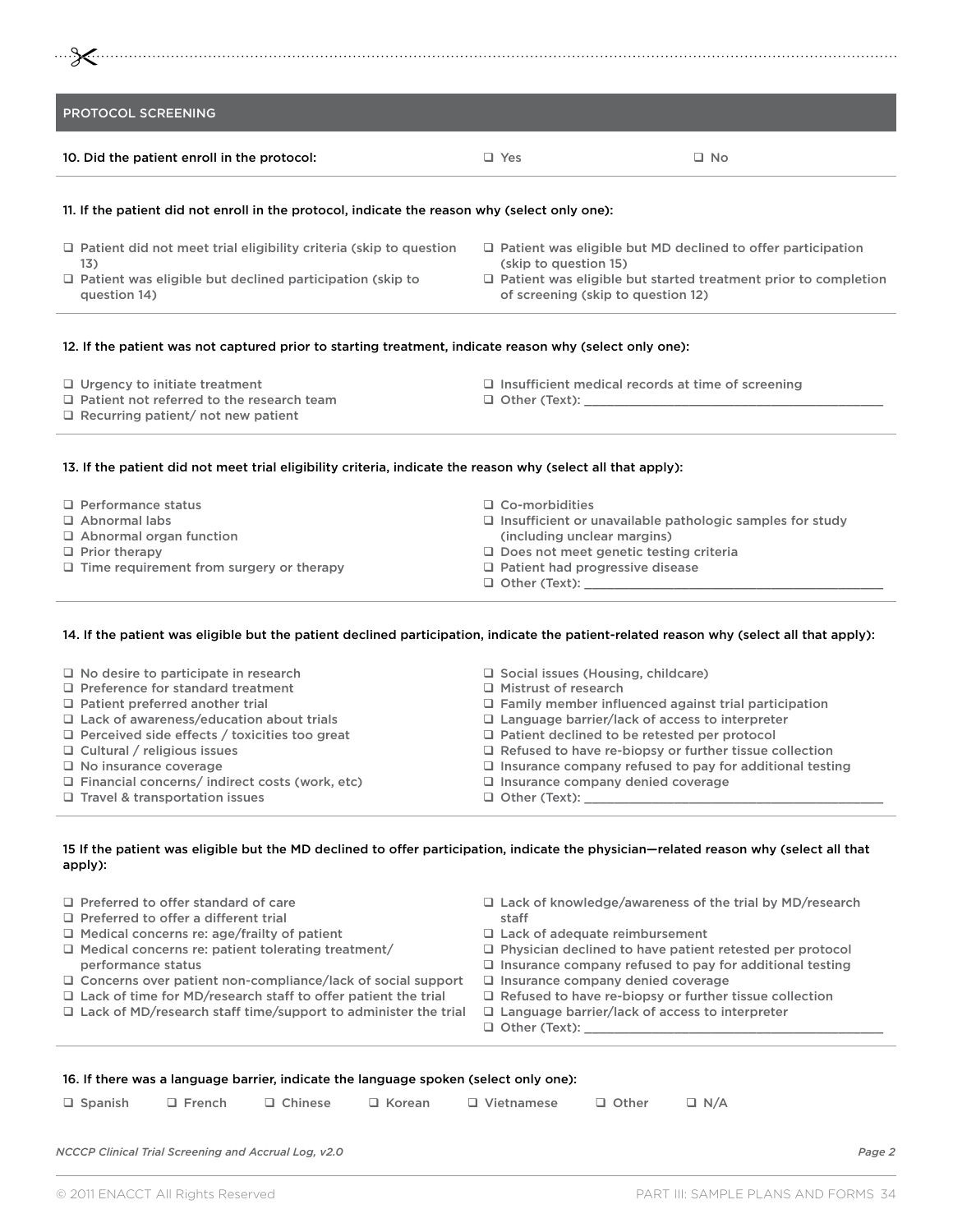#### <span id="page-36-0"></span>**Recruitment Strategies Log**

"

| Date of Project (month______ year______ )      |                             |                                               |                                   |                              |  |  |
|------------------------------------------------|-----------------------------|-----------------------------------------------|-----------------------------------|------------------------------|--|--|
| <b>Recruitment Strategy</b><br>(list activity) | Try Strategy Again<br>(Y/N) | <b>Number of Potential Participants</b>       |                                   |                              |  |  |
|                                                |                             | <b>Number Contacted?</b><br>(Actual/Estimate) | Number Who Visited<br>Clinic/Site | Number Accrued/<br>Enrolled? |  |  |
| Month/Week 1                                   |                             |                                               |                                   |                              |  |  |
| 1.                                             |                             |                                               |                                   |                              |  |  |
| 2.                                             |                             |                                               |                                   |                              |  |  |
| 3.                                             |                             |                                               |                                   |                              |  |  |
| 4.                                             |                             |                                               |                                   |                              |  |  |
| Month/Week 2                                   |                             |                                               |                                   |                              |  |  |
| 1.                                             |                             |                                               |                                   |                              |  |  |
| 2.                                             |                             |                                               |                                   |                              |  |  |
| 3.                                             |                             |                                               |                                   |                              |  |  |
| 4.                                             |                             |                                               |                                   |                              |  |  |

Site name: Date:

Staff member name: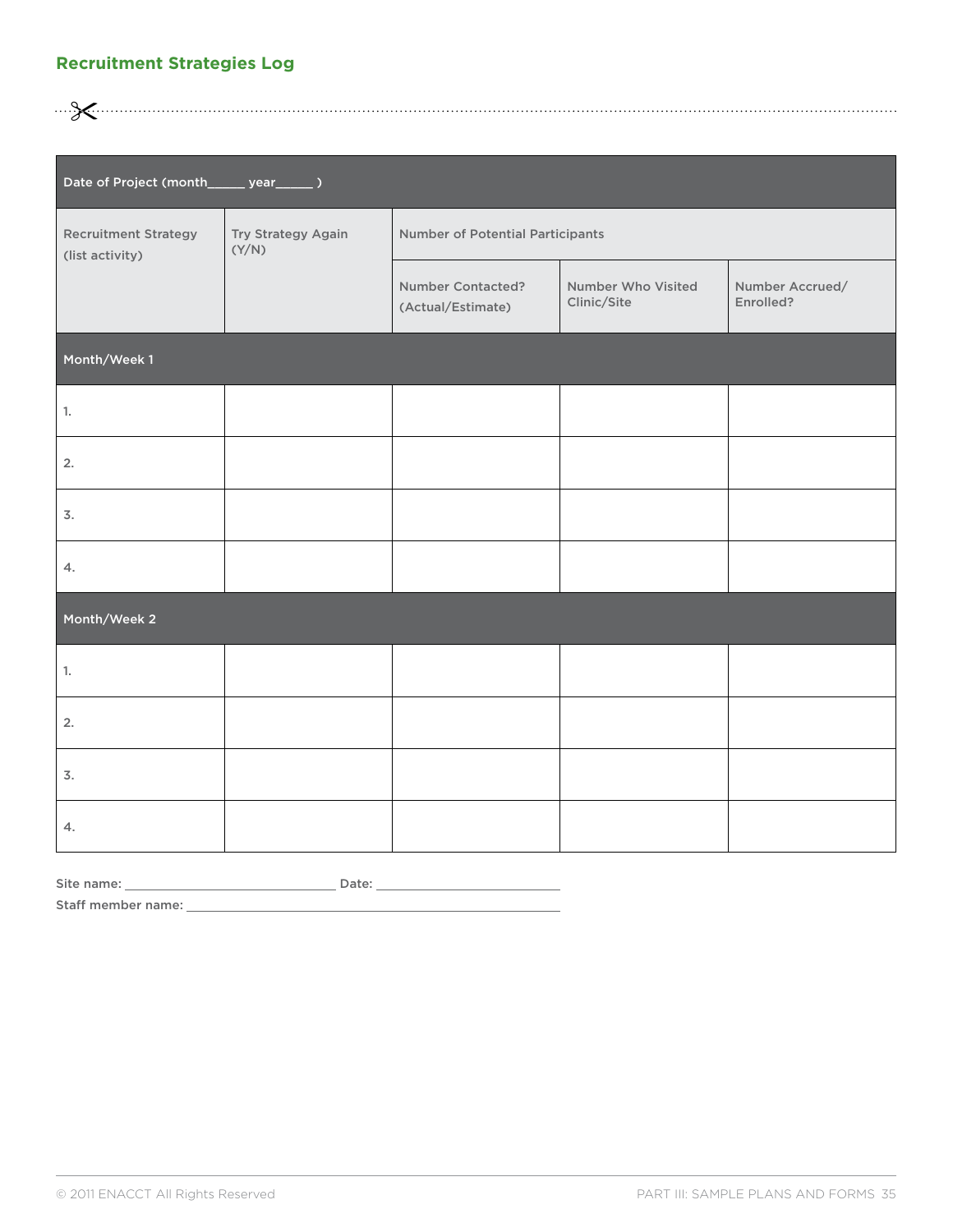### <span id="page-37-0"></span>**Sample Screening Log**

*Sample screening log form with attribution to specific strategy and reasons for ineligibility, or non-enrollment*



| <b>Screening Log</b> |      |                     |     |        |      |      |        |           |          |        |
|----------------------|------|---------------------|-----|--------|------|------|--------|-----------|----------|--------|
| Accession No.        | Date | Name or Identifier? | DOB | Gender | Race | Ethn | Other* | Enrolled? | Regstrd? | Reason |
|                      |      |                     |     |        |      |      |        |           |          |        |
|                      |      |                     |     |        |      |      |        |           |          |        |
|                      |      |                     |     |        |      |      |        |           |          |        |
|                      |      |                     |     |        |      |      |        |           |          |        |
|                      |      |                     |     |        |      |      |        |           |          |        |
|                      |      |                     |     |        |      |      |        |           |          |        |
|                      |      |                     |     |        |      |      |        |           |          |        |
|                      |      |                     |     |        |      |      |        |           |          |        |
|                      |      |                     |     |        |      |      |        |           |          |        |
|                      |      |                     |     |        |      |      |        |           |          |        |
|                      |      |                     |     |        |      |      |        |           |          |        |
|                      |      |                     |     |        |      |      |        |           |          |        |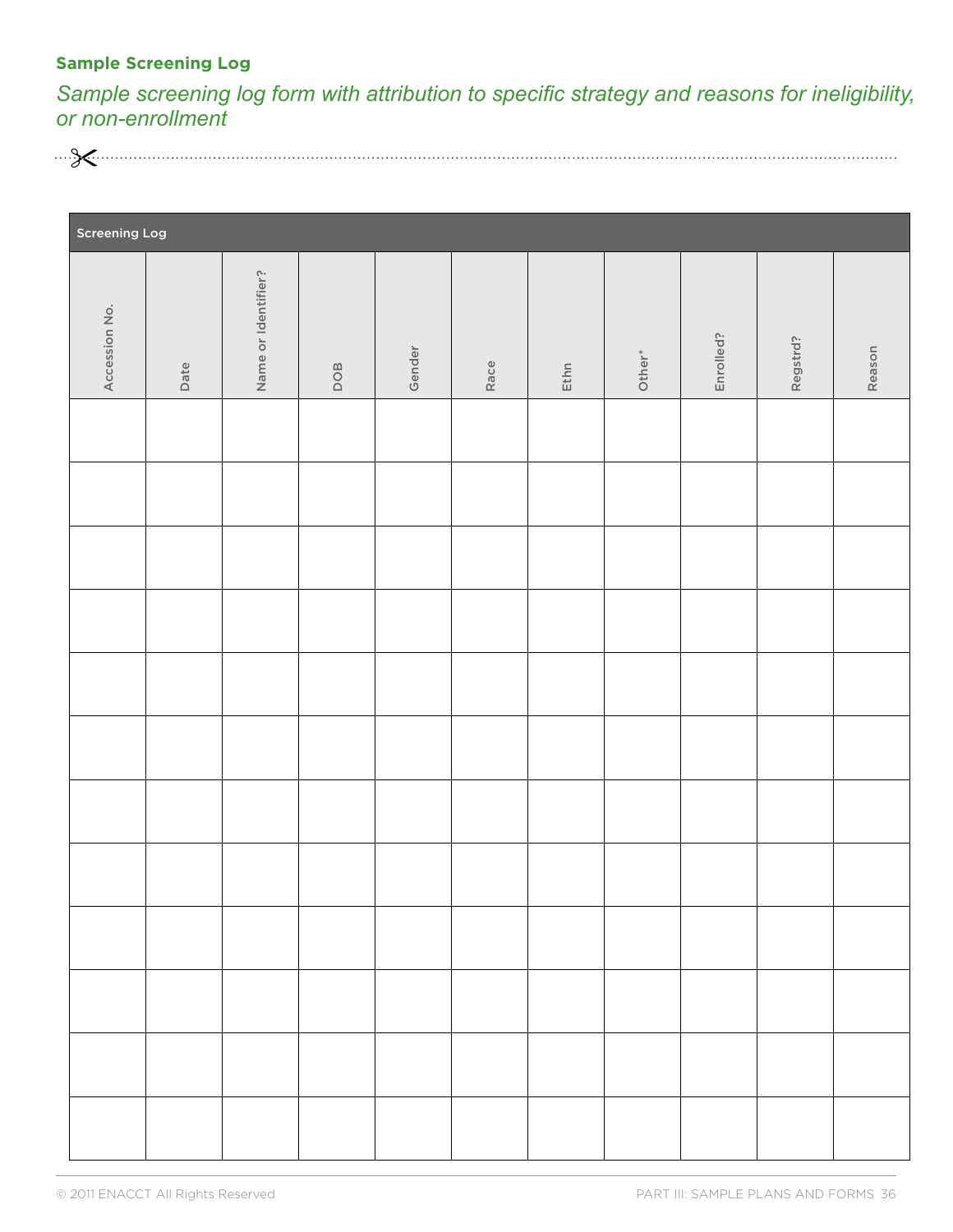### <span id="page-38-0"></span>**Sample Screening Log Summary**

<u> ... Kuunnaanna maanna maanna maanna maanna maanna maanna maanna maanna maanna maanna maanna maanna maanna ma</u>

| Site 1                    |  |
|---------------------------|--|
| <b>Patients Screened</b>  |  |
| <b>Patients Enrolled</b>  |  |
| Withdrawls                |  |
| • Treatment Failure       |  |
| • Adverse Event           |  |
| • Progression of Disease  |  |
| • WD Consent              |  |
| • Other                   |  |
| # Queries Outstandin      |  |
| CRFs received to date     |  |
| CRFs entered to date      |  |
| Site 2                    |  |
| <b>Patients Screened</b>  |  |
| <b>Patients Enrolled</b>  |  |
| <b>Patients Completed</b> |  |
| Withdrawals               |  |
| • Treatment Failure       |  |
| • Adverse Event           |  |
| • Progression of Disease  |  |
| • WD Consent              |  |
| • Other                   |  |
| # Queries Outstanding     |  |
| CRFs received to date     |  |
| CRFs entered to date      |  |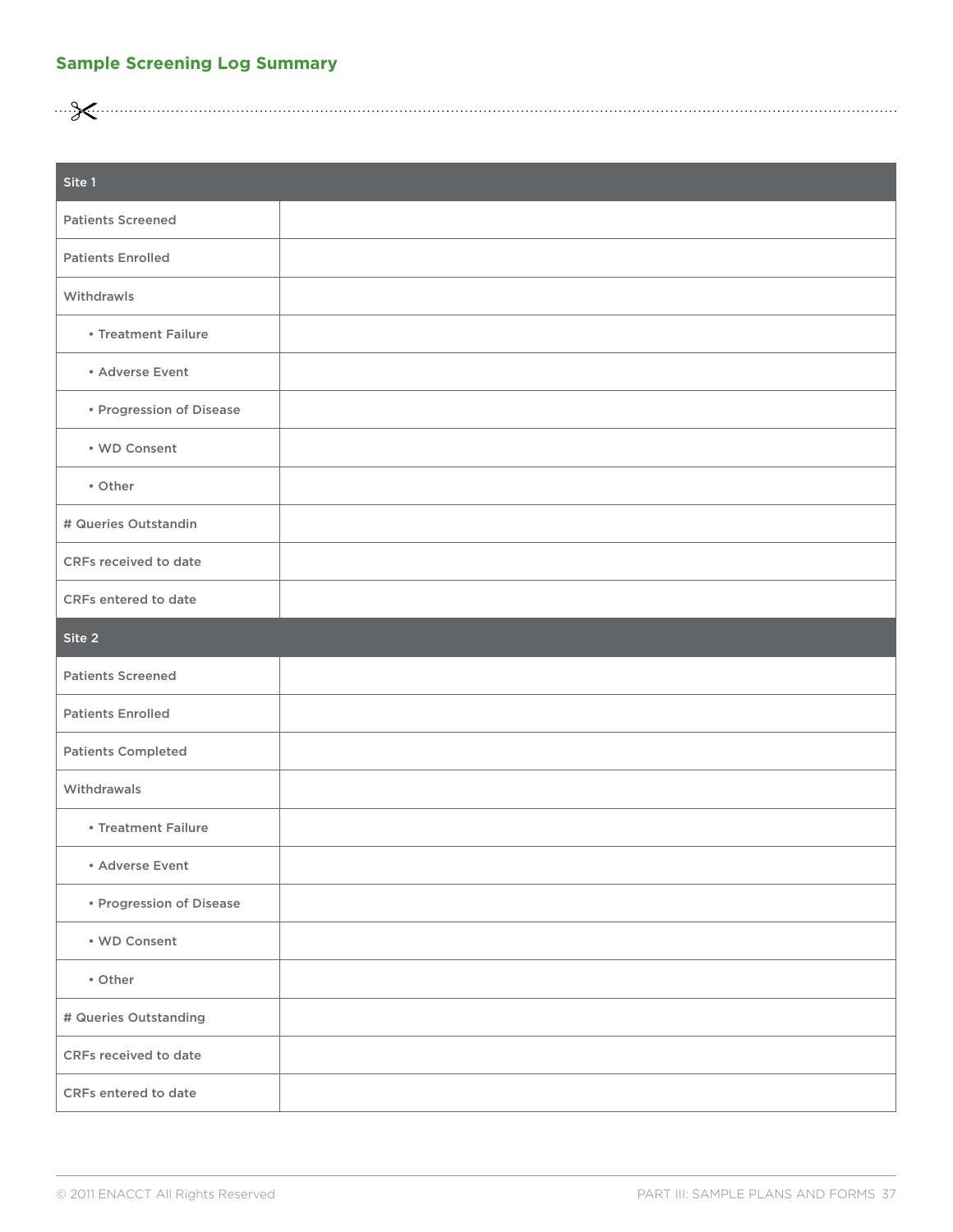<span id="page-39-0"></span>

Guide and Workbook

**PART III: Additional Resources**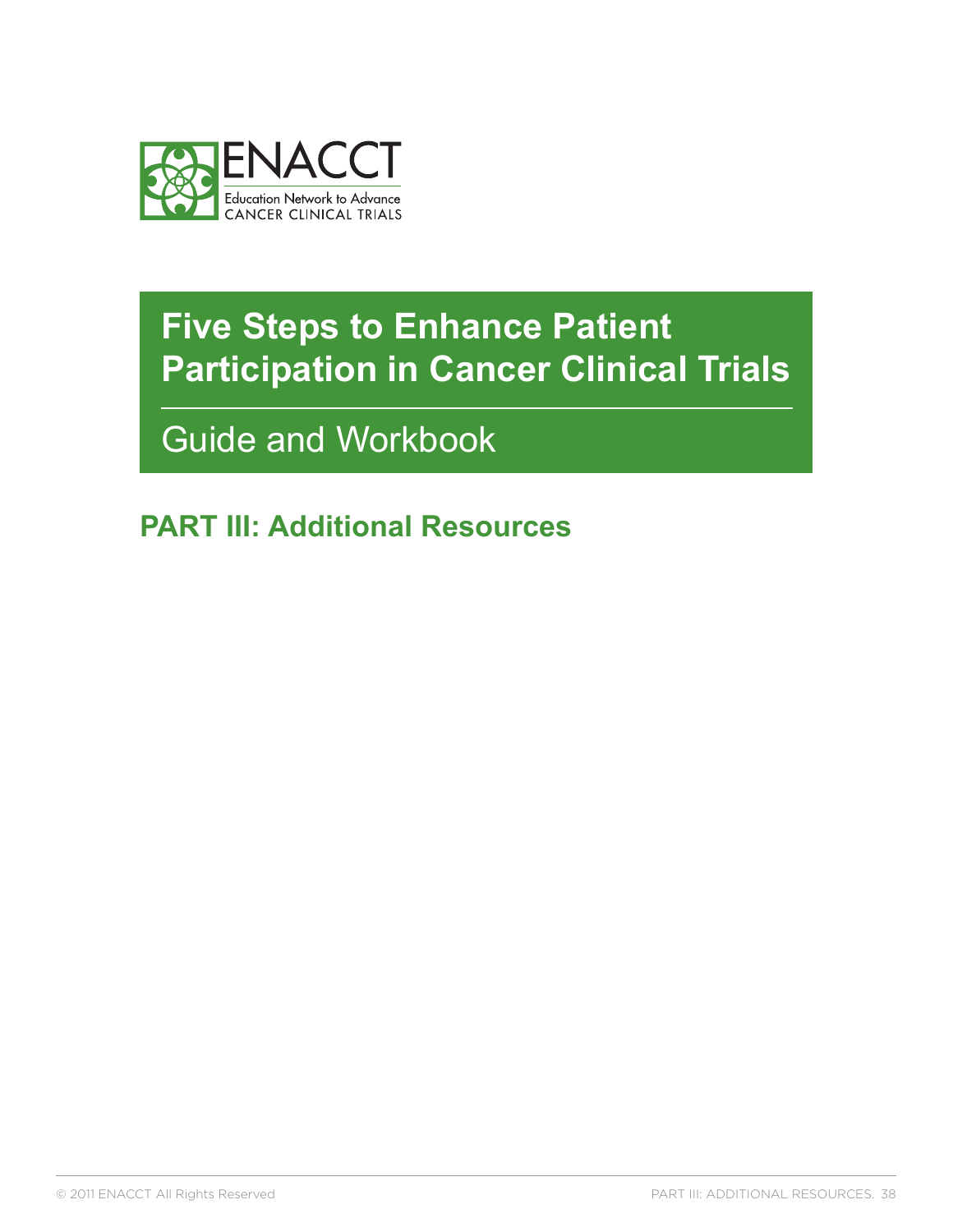# **Additional Resources**

#### **Cultural Competency in Cancer Clinical Trials**

ENACCT- *Your Role in Cancer Clinical Trials* -Level 1 and Your Role in Action -Level 2 (Online Courses)

#### **<www.enacct.org/yourrole>**

Eliminating Disparities in Cancer Clinical Trials-*Culturally and Linguistically Appropriate Services And Clinical Trials (CLAS-ACT) SELF-STUDY Handbook*  **<http://www.bcm.edu/edict/clas-act/handbook.cfm>**

Department of Health and Human Services, Office of Minority Health- *Think Cultural Health* (Online Courses)

**<http://www.thinkculturalhealth.hhs.gov>**

#### **Language Access and Health Literacy**

Department of Health and Human Services, Office of Minority Health- *National Standards for Culturally and Linguistically Appropriate Services in Health Care-Final Report.*  **<http://minorityhealth.hhs.gov/assets/pdf/checked/finalreport.pdf>**

*Joint Commission-Patient Centered Communication Standards for Hospitals* **[http://www.jointcommission.org/PatientSafety/HLC/ HLC\\_Joint\\_Commission\\_Standards.htm](http://www.jointcommission.org/PatientSafety/HLC/ HLC_Joint_Commission_Standards.htm)**

American Medical Association-Health Literacy and Patients Safety: Help Patients Understand **<http://www.ama-assn.org/ama/no-index/about-ama/8035.shtml>**

Cross Cultural Health Care Program DVD "Communicating Effectively Through an Interpreter" **<http://www.xculture.org/catalog/index.php?cPath=22>**

### **Informed Consent Short Form-Institutional Policies**

Dana Farber Cancer Institute "*OHRS Information Sheet Instructions for Obtaining and Documenting Informed Consent of Non-English-Speaking Participants*".

**[http://www.dfhcc.harvard.edu/fileadmin/DFHCC\\_Admin/Clinical\\_Trials/OPRS/Investigator\\_](http://www.dfhcc.harvard.edu/fileadmin/DFHCC_Admin/Clinical_Trials/OPRS/Investigator_Resources/Information_Sheets/IS_-_Non_English_Speaking_Subjects.pdf) [Resources/Information\\_Sheets/IS\\_-\\_Non\\_English\\_Speaking\\_Subjects.pdf](http://www.dfhcc.harvard.edu/fileadmin/DFHCC_Admin/Clinical_Trials/OPRS/Investigator_Resources/Information_Sheets/IS_-_Non_English_Speaking_Subjects.pdf)** 

University of California-Irvine, Research Administration "*Consenting Subjects Who Do Not Read, Speak or Understand English*"

**<http://www.research.uci.edu/ora/hrpp/non-englishspeakingparticipants.htm>** 

University of Minnesota, Institutional Review Board "*Guidance and FAQ's*" Consent Short Forms & FAQs"

**<http://www.research.umn.edu/irb/guidance/short-forms.html>**